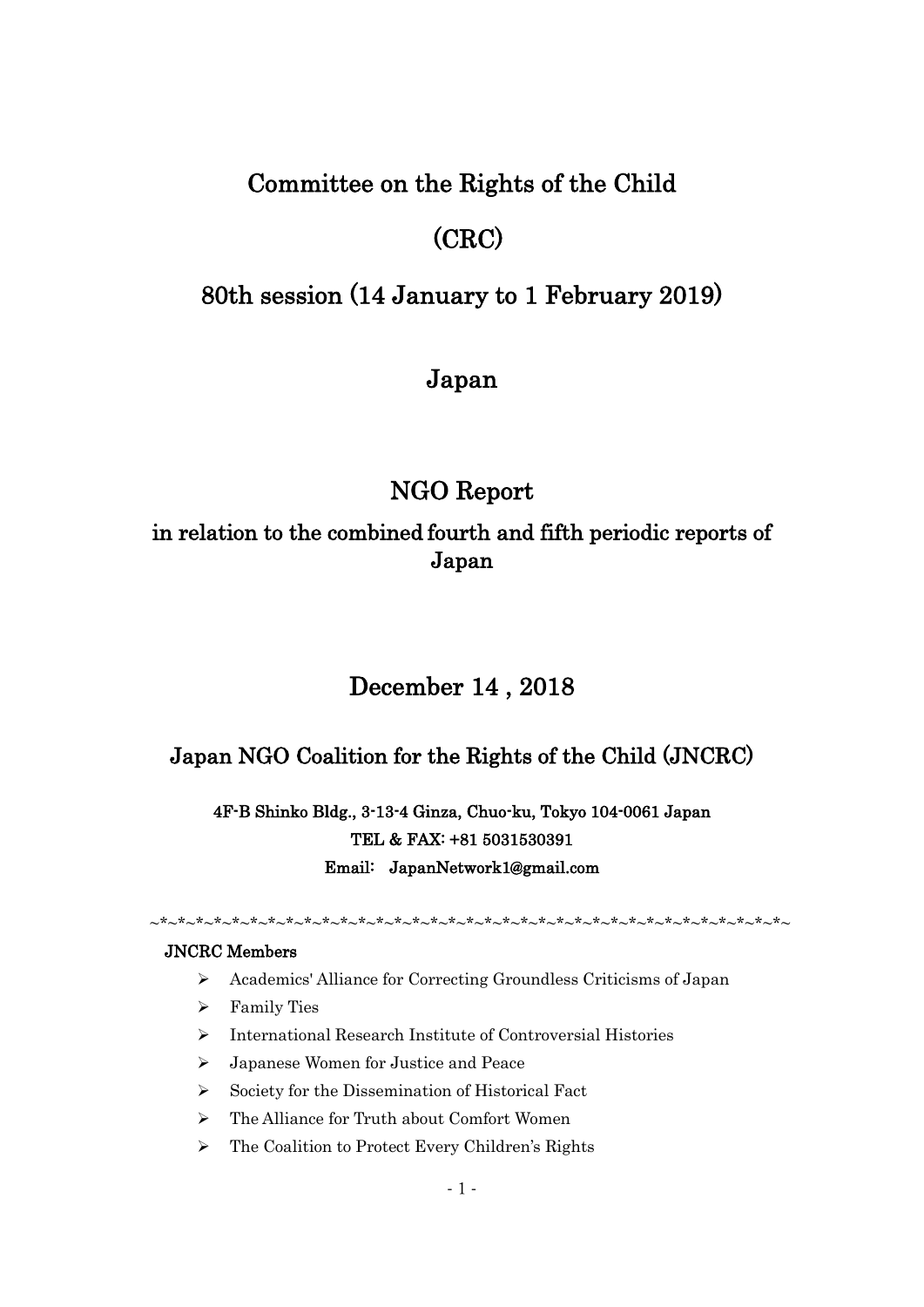### About Japan NGO Coalition for the Rights of the Child (JNCRC)

Japan NGO Coalition for the Rights of the Child (JNCRC) is a coalition of Japanese civil groups and individuals involved in the rights of the child, the improvement of the child welfare system and the family values.

### Contents

| Ι. | Protection of Japanese Children Living Overseas                                                                         | 3             |
|----|-------------------------------------------------------------------------------------------------------------------------|---------------|
|    | 1. Relevant Articles, recommendations and statements manufacture controller                                             | $\mathcal{S}$ |
|    | 2. Main Point                                                                                                           | 3             |
|    | 3. Background                                                                                                           | 3             |
|    | 3.1. Problems emerging for Japanese citizens and their children living overseas $-4$                                    |               |
|    |                                                                                                                         | 4             |
|    | 3-1-2. Cases in Australia                                                                                               | 7             |
|    | 3-2. The current measures taken by the Japanese Government and ensuing                                                  |               |
|    | problems                                                                                                                | 7             |
|    | 3-2-1. Current measures by the Japanese Government                                                                      | 7             |
|    | 3-2-2. Problems                                                                                                         | 8             |
|    | 4. Proposed Recommendations                                                                                             |               |
| Ш. | Judiciary and Administrative Problems Concerning Child Welfare in Japan …… 12                                           |               |
|    | ------------------------------<br>1. Relevant Articles, recommendations and statements                                  | 12            |
|    | 2. Introduction                                                                                                         | 12            |
|    | 3. Judicial and administrative problems in child welfare <b>The Constant Contract Constant</b>                          | 13            |
|    | 3-1. Problems with the Family Court investigator Factor Processors and S-1. Problems with the Family Court investigator | 13            |
|    | 3-2. Problems of the Court                                                                                              | 14            |
|    |                                                                                                                         | 15            |
|    |                                                                                                                         | 15            |
|    | 4. Proposed Recommendations                                                                                             | 16            |
| Ш. | The Problem of Child Abduction - A Father's Report                                                                      | 17            |
|    | 1. Relevant Articles, recommendations and statements                                                                    | 17            |
|    | 2. A father's report                                                                                                    | 17            |
|    | 3. Proposed Recommendations                                                                                             | 22            |
|    | Photos of a father and his daughter                                                                                     | 23            |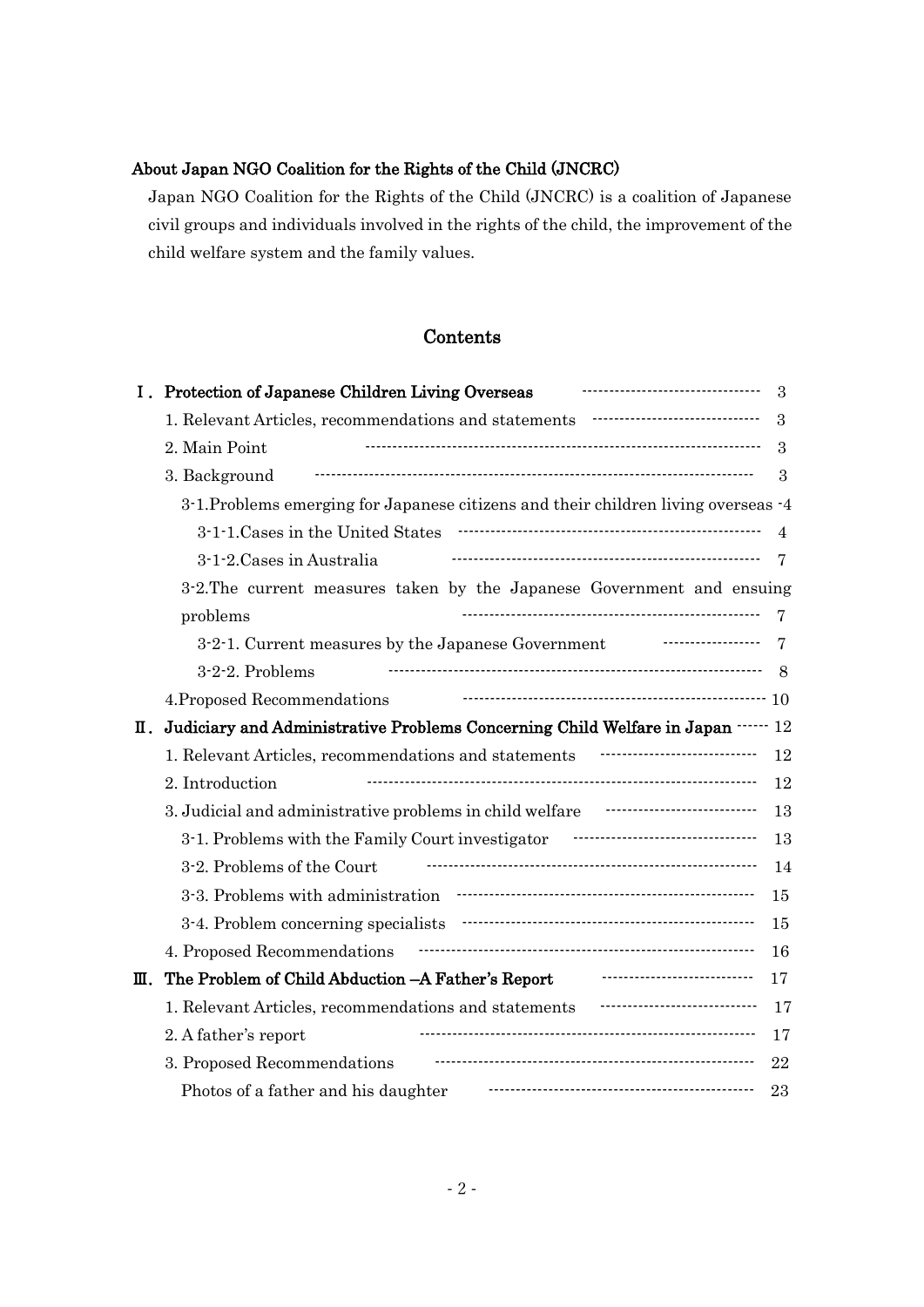#### Ⅰ.Protection of Japanese Children Living Overseas

- 1. Relevant Articles of Convention on the Rights of Child, recommendations of the concluding observations (CRC/C/JPN/CO/3) and statements of the Government Report (CRC/C/JPN/4-5)
	- Preamble and Article 29-1 of CRC
	- Paragraphs 14, 16, 20, 22, 49 (c), 61, 71, and 87 of the concluding observations (CRC/C/JPN/CO/3)
	- Paragraphs 11, 74, 120 and 124 of the Government Report (CRC/C/JPN/4-5)

#### 2. Main Point

The Japanese Government has failed to take adequate protective measures for Japanese children living overseas against bullying and violation of human rights. Consequently, various problems have occurred concerning Japanese citizens overseas. Japanese children living abroad should be protected as fully as Japanese children in Japan and children of other nationalities living in Japan. The Government should devise preventive and protective measures, implement them and, if necessary, legislate them, as soon as possible.

#### 3. Background

Overseas publications, news, and information on the Internet are flooded by anti-Japanese information and political propaganda regarding Japanese history and politics, which are far from the truth. As a result, at some schools in the United States and Canada, textbooks and educational programs carrying completely false Japanese history are being used.

This is truly harmful to all the children who are due to receive factual information and education. Among Japanese children living abroad, there have been cases in which, reflecting recent historical and political issues, Japanese children are bullied because they are Japanese nationals. This is a physically and psychologically painful experience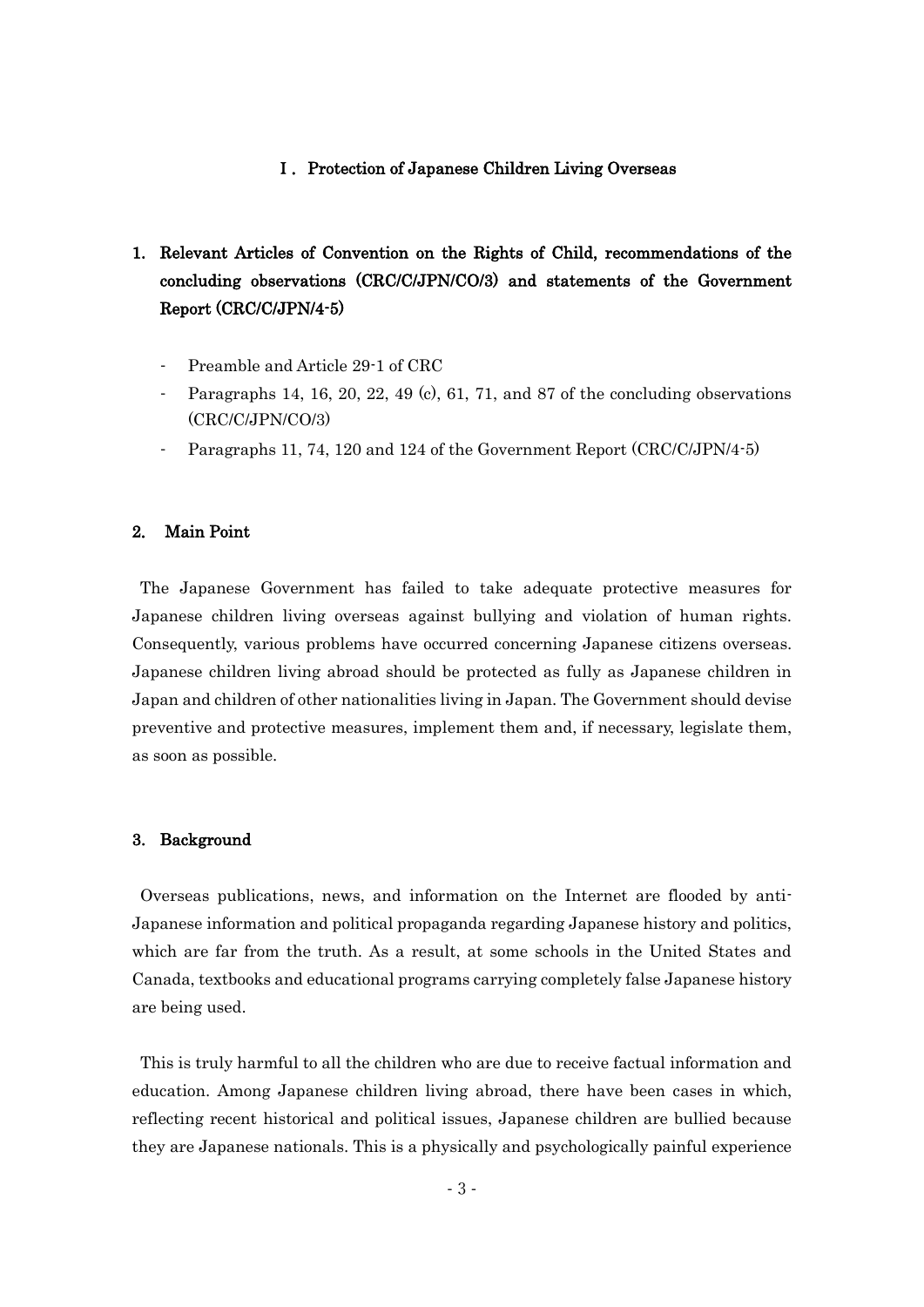to children, preventing them from developing sound bodies and sound minds.

In recent years, in the United States, Canada, Australia and Europe, anti-Japanese political movements have been active, led by civic groups using historical issues. One of these issues is of the so-called comfort women, which has now become a diplomatic matter. Regarding this issue, through mediation by the United States, a Japan-ROK Foreign Ministers' Meeting<sup>1</sup> was held in December 2015, and Japan and the Republic of Korea agreed: "The Government of Japan and Korea confirm that this issue is resolved finally and irreversibly," and "together with the Government of the ROK, the Government of Japan will refrain from accusing or criticizing each other regarding this issue in the international community, including at the United Nations." However, since this agreement, the Korean Government and Korean civic groups have not ceased condemning Japan. All over the world, Korean civic groups establish monuments condemning Japan, and hold anti-Japanese events and demonstrations.

Bullying among children has much to do with familial and social environments. Parents, grownups, and the government are greatly responsible for the behaviors of children.

It is important to fully understand the present circumstances and problems regarding human rights of Japanese citizens and their children living overseas. However, there have been no official statistics or research conducted by the Japanese Government. So, the following information, provided by the American civic group, Himawari Japan2, the Australian civic group Australia-Japan Community Network<sup>3</sup> and Japanese citizens living overseas, will explain the present circumstances and problems.

#### 3-1. Problems emerging for Japanese citizens and their children living overseas

#### 3-1-1. Cases in the United States

-

1) High school students in New Jersey are made to use the McGraw-Hill Textbook4,

[https://www.mofa.go.jp/mofaj/a\\_o/na/kr/page4\\_0016667.htm](https://www.mofa.go.jp/mofaj/a_o/na/kr/page4_0016667.htm) [https://www.mofa.go.jp/a\\_o/na/kr/page4e\\_000365.html](https://www.mofa.go.jp/a_o/na/kr/page4e_000365.html)

<sup>1</sup> Japan-ROK Foreign Ministers' Meeting

<sup>2</sup> "Himawari Japan" [https://himawarijapan.org](https://himawarijapan.org/)

<sup>&</sup>lt;sup>3</sup> "Australia-Japan Community Network" <http://jcnsydney.blogspot.com/>

<sup>4</sup> J.H. Bentley and Herbert F. Ziegler, Traditions & Encounters: A Global Perspective on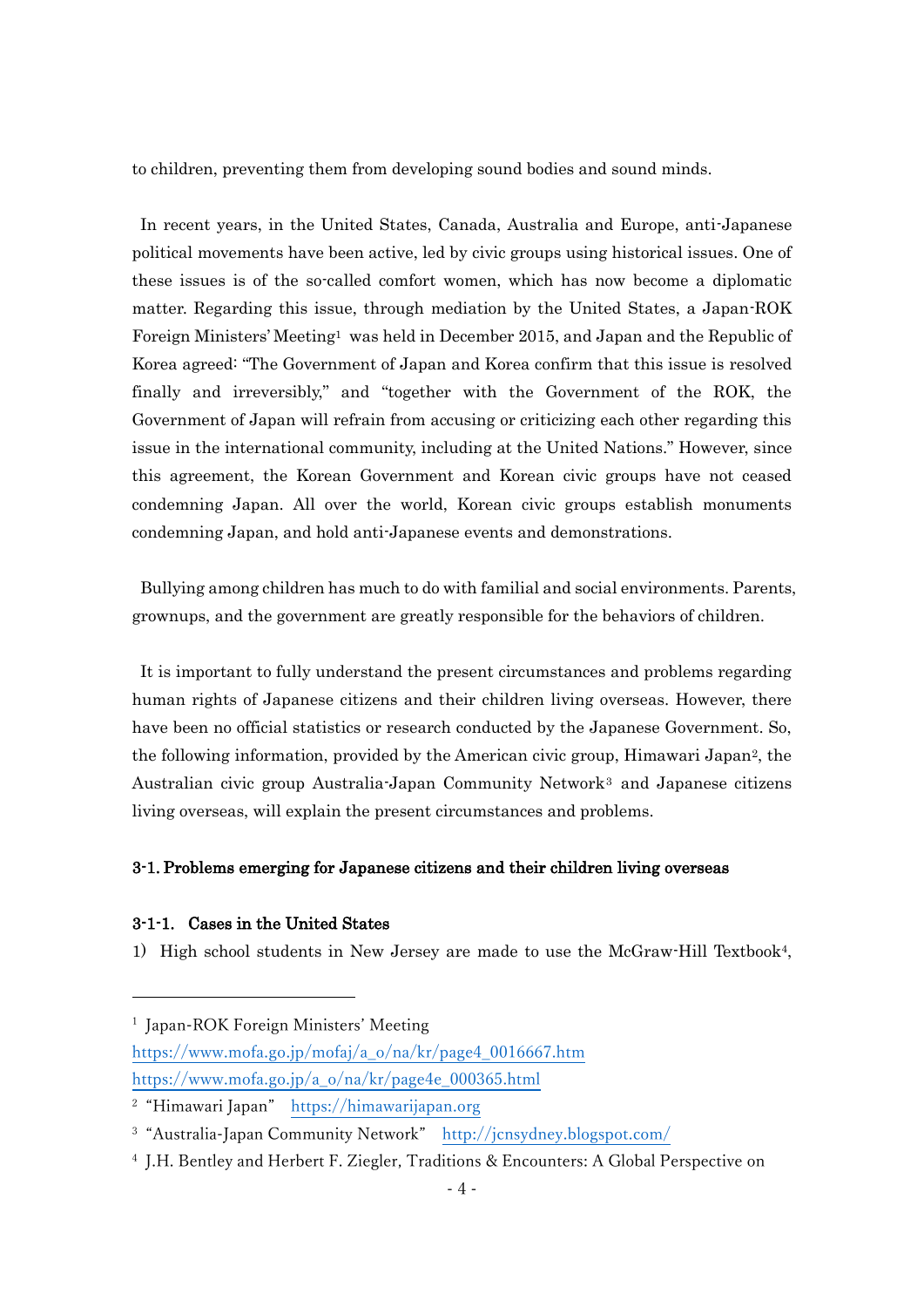which aims to give a "biased education."

- 2) After studying the "history textbook"<sup>5</sup> by McGraw-Hill in class, I, a Japanese, was called "terrorist" and "rapist" by my classmates and they even spat at me. I was so emotionally overwhelmed by the experience that I was unable to go to school, shutting myself up at home for some time.
- 3) In the city of Fort Lee, New Jersey, a Japanese father and his 12-year-old son were walking in the parking lot toward a Korean supermarket, talking in Japanese about what to buy, when suddenly, a strange Korean man spat at them. Taken aback, the father hurriedly put his son back into the car and drove away.
- 4) In California, a story, that "those who were abducted by Japanese soldiers to serve as comfort women/sex slaves were 12 to 13-year-old girls who had not yet menstruated and moreover as many as two hundred thousand comfort women were brutally murdered to prevent them from telling about their ordeal," was spread at school by Korean students and their parents. Japanese children who do not know the "true history" are made to believe that such a hideous story is factual. My daughter is extremely ashamed of herself for being a Japanese and when she returned home to Japan from a university in California, she was vexed and furiously, exclaiming to me, her mother, "What awful cruelties Japanese soldiers committed against Koreans!"
- 5) In a high school English class in New Jersey, a Japanese girl was bullied by five Korean boys who had just come to the States from Korea. The boys told her, in Japanese, to "return Takeshima Island6".
- 6) At the Radiology Center in New Jersey, I was waiting for my turn to have my chest X-rayed, when a female Korean receptionist said in a loud voice, "Japanese eat monkey brains. How horrible!"
- 7) At a junior high school in the town of Eastchester, Westchester County, New York,

-

the Past, McGraw-Hill, 2011

Requesting Correction of Factual Errors in McGraw-Hill Textbook

<https://19historians.com/requesting-correction-of-factual-errors-in-mcgraw-hill-textbook/> 5 Ibid.

<sup>6</sup> <https://www.mofa.go.jp/region/asia-paci/takeshima/index.html>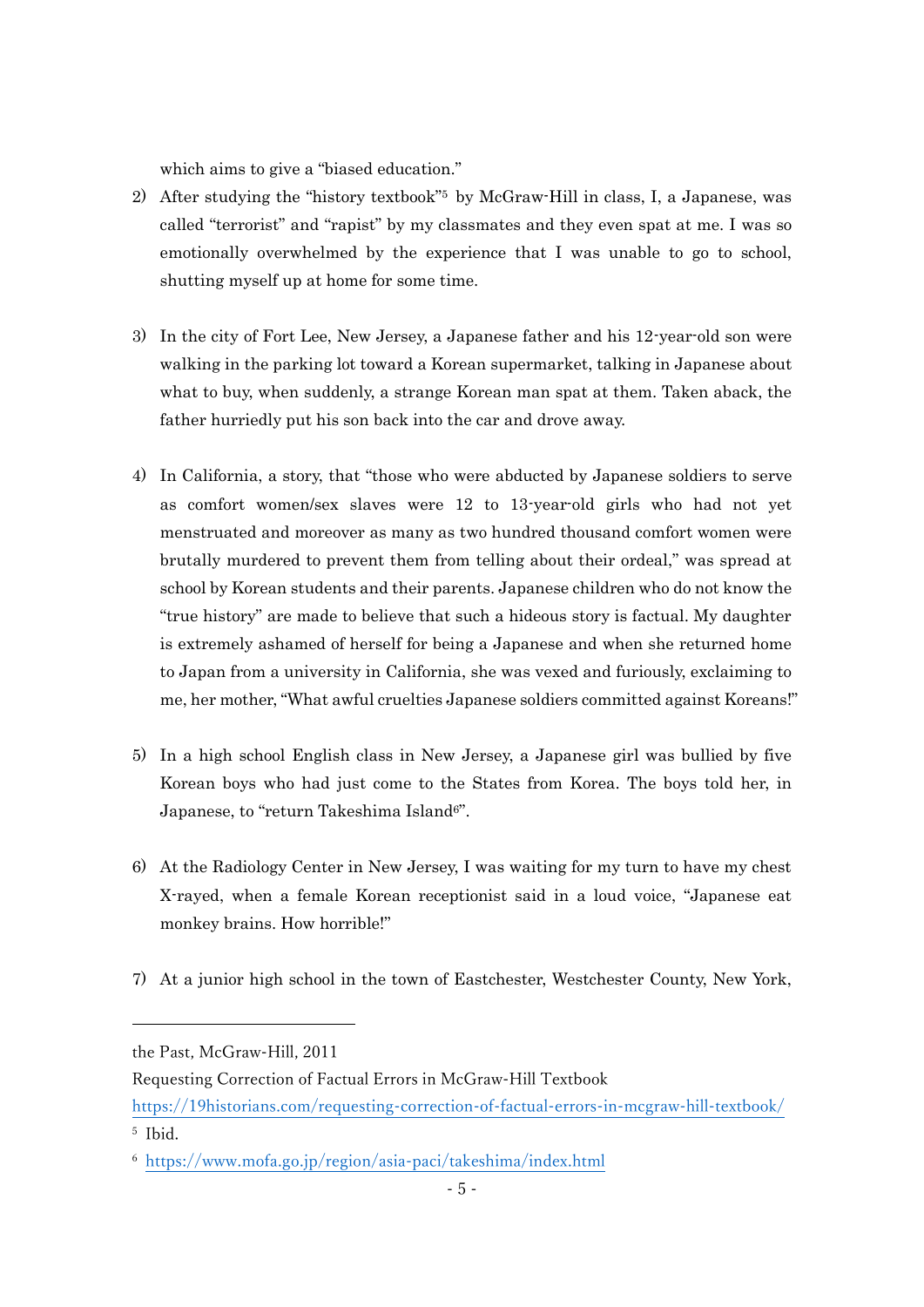where many Japanese live, the 7<sup>th</sup> graders were shown a film titled *Unbroken*<sup>7</sup>, which is supposed to be anti-Japanese. Around November 2015, the teacher had emailed to Japanese parents: "Since the film may make Japanese children feel uneasy, you can ask us not to show the film to your children." The film was shown after the school obtained permission from Japanese parents. It is difficult for Japanese parents to discuss such a sensitive matter in English and there was no objection raised from any Japanese parents about showing the film at school. All the 7th graders saw the film. After seeing the film, teachers asked the 7th graders what they thought about the film. All the Japanese students remained speechless. Although the film was shown after the school obtained parents' permission, still, the film is filled with "extremely cruel scenes," depicting the Japanese people as "the most evil and atrocious." As a mother, I feel very sorry to think how heartbroken my child felt seeing such a film with other classmates, being at a very sensitive age.

- 8) After some Japanese voluntarily put "an advertisement against the establishment of comfort-women statues" in a free local Japanese-language newspaper, a dead bird was put on their car and emails threating to beat them emerged.
- 9) A Japanese woman in her eighties living in New Jersey tells what happened at a Chinese-Japanese-Korean Union Church, which functions as a bridge between Japan and Korea. "There used to be many Japanese churchgoers, but after the issue of comfort women came up and statues of comfort women were built in many places, all the Japanese members got angry and many quit going to church. At present, the number of Japanese churchgoers has dwindled down to nearly half. The priest preaches in Japanese and his wife simultaneously translates it into Korean. At first, half of the followers were Japanese people and the remaining half were Koreans. But when I began going to church in October 2013, there were fifty members, nearly all of whom were Koreans. It is most unbearable to see the friendly community shared by Japanese and Koreans break up owing to such a political issue. We must definitely do something to solve the comfort-women issue that breaks the peaceful bond of people living together, giving rise to new conflict."

10) During a class at a school in California, I was made to see a video of Nanjing

-

<sup>7</sup> <https://unbrokenfilm.com/>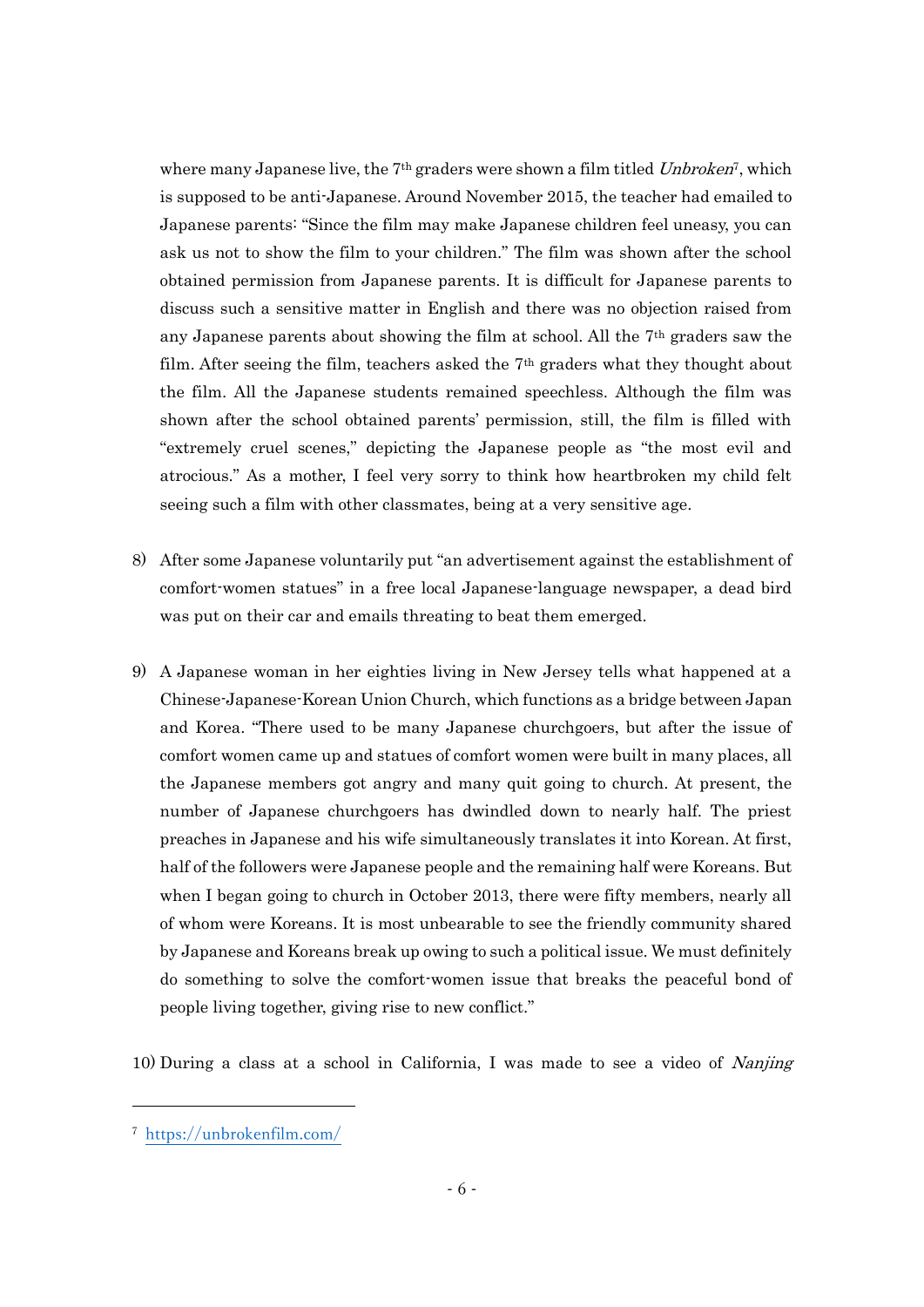Massacre and felt disgusted. The video was so cruel that our usually-noisy class became quiet and everyone watched the video speechless. Being a Japanese, I felt unbearably painful, sensing my classmates' eyes on me.

11) An incident in New Jersey: After school, I was playing in front of my house, when a boy at a little distance shouted, "I hate Japanese."

#### 3-1-2. Cases in Australia

- 1) During history class, my teacher often made harassing comments about whale catching. I am the only Japanese student in this class.
- 2) A Japanese student at University of New South Wales was racial harassed by Chinese and Korean classmates. The teacher did not allow her to speak about the issue of comfort women in class.
- 3) At a sushi restaurant run by a Korean, hot water was poured into a non-transparent glass and my child unknowingly drank from it. I asked a waiter for a glass of water, but my request was not attended to for some time.
- 4) In a play planned for the celebration of elementary school graduation, a Japanese boy was made to play a Japanese soldier, an enemy. He could not practice his part at home and was totally at a loss, fearing that if his parents find out about it, there would be much trouble. Japanese parents saw the play and they got so furious that they informed the AJCN (Australia-Japan Community Network)<sup>8</sup> of the play. They demanded that the school apologize and the school verbally apologized.

### 3-2. The current measures taken by the Japanese Government and ensuing problems

#### 3-2-1. Current measures by the Japanese Government

-

1) "The Act for Promoting Bullying Prevention Measures"<sup>9</sup> was enacted in September 2013.

<sup>8</sup> Australia-Japan Community Network <http://jcnsydney.blogspot.com/>

<sup>9</sup> [http://www.mext.go.jp/a\\_menu/shotou/seitoshidou/1337278.htm](http://www.mext.go.jp/a_menu/shotou/seitoshidou/1337278.htm)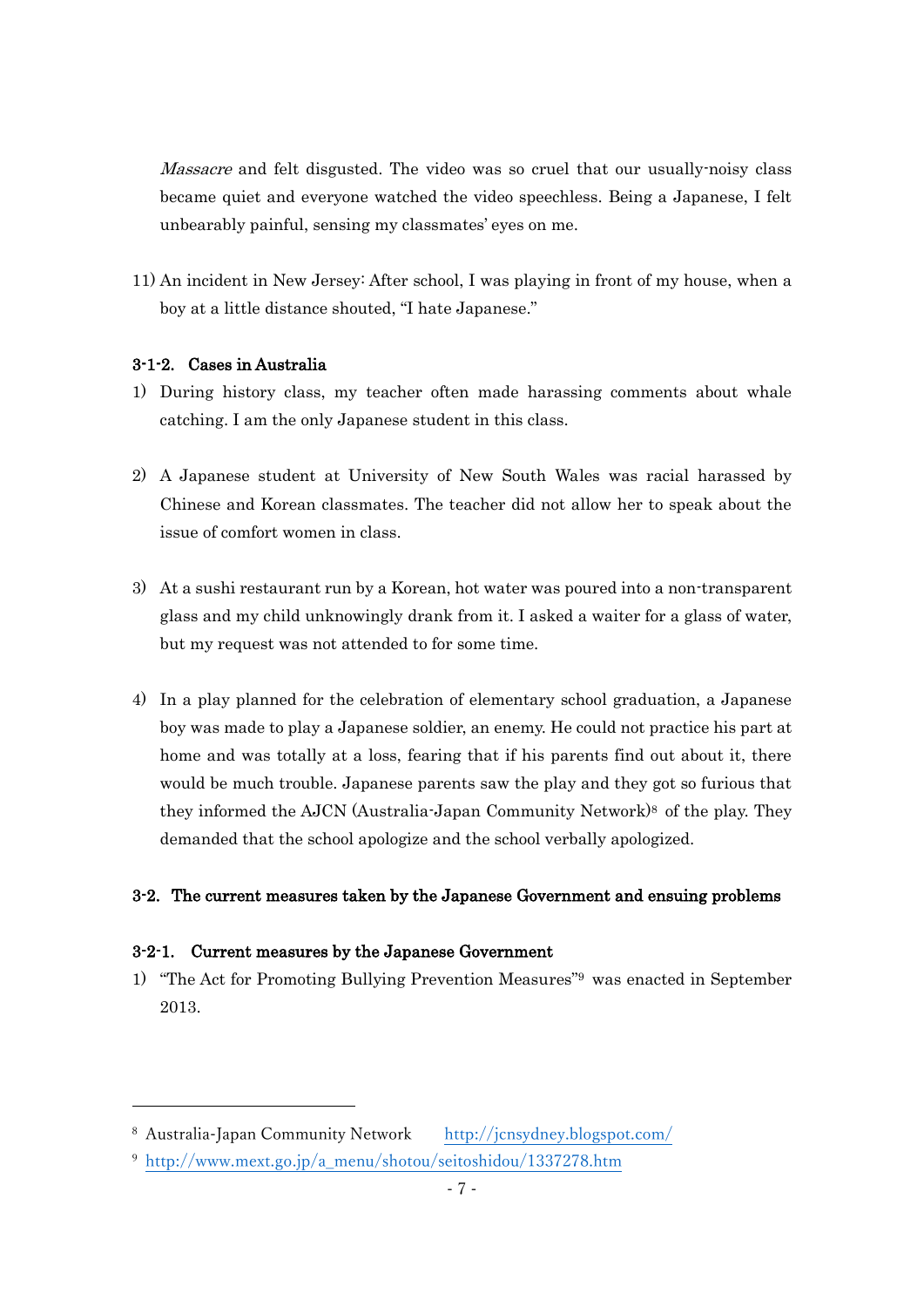- 2) "#110 (emergency call number) for the Right of the Child"<sup>10</sup> and consultation services using telephone and emails provided by the Ministry of Justice
- 3) Public corporate foundation, Japan Overseas Educational Services<sup>11</sup> established a consultation desk for "Bullying against Japanese Children Overseas" in 2018.
- 4) Japanese Embassies and consulates deal with information and cases involving bullying, harassment, discrimination, violent language and others.
- 5) Beginning August 2018, one civic organization in the United States and one civic organization in Australia were consigned by Japanese consulates to function as consultation desks.

### 3-2-2. Problems

- 1) Neither parents nor children know that there are consultation desks.
- 2) If there are such desks available, consulates should make efforts to let the desks known to people, using local newspapers and bulletins. All they have done so far is to just to put a notice on their Homepage: "About contact and consultation regarding damages caused to Japanese citizens by historical issues." This is hardly enough.
- 3) In general, consulates are not trustworthy and Japanese people do not go to their consulates for consultation. Especially in North America, consulates are not trusted and the reasons are: ① After someone filed a complaint or an opinion with the consulate, it is said the consulate demonstrated disagreement by denying the renewal of his passport. ② As many Japanese mothers have come to live overseas, accompanying their husbands who have been transferred to overseas offices, they fear that speaking with the consulate about private matters will affect their husbands' work or companies.
- 4) Since overseas Japanese citizens generally have no connection with the consulates, they don't know how the consulate deals with issue. If consulates really want to know what damages are inflicted upon overseas Japanese citizens by historical issues, how

-

<sup>10</sup> <http://www.moj.go.jp/JINKEN/jinken112.html>

<sup>11</sup> <https://www.joes.or.jp/>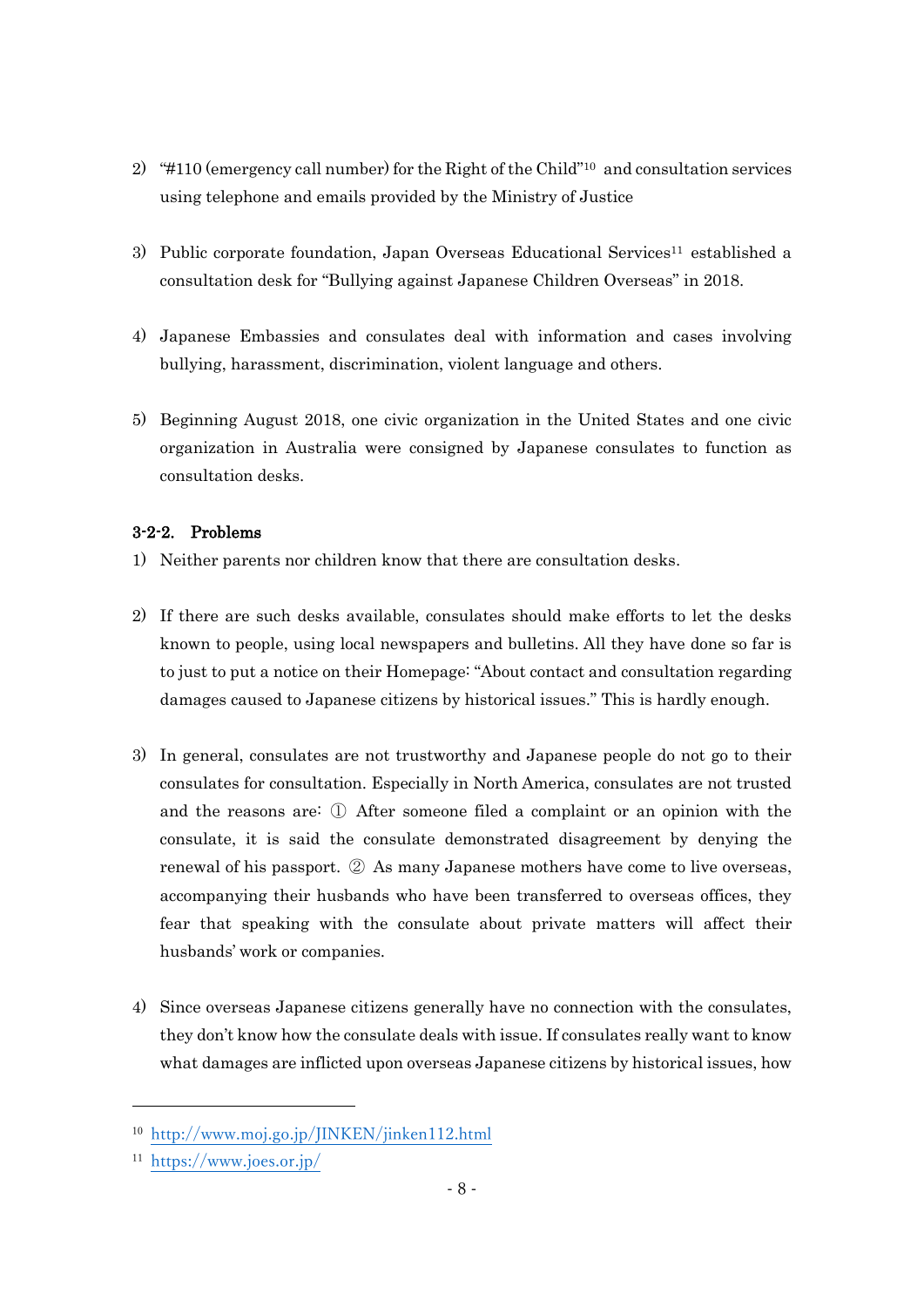about holding a meeting, inviting Japanese living overseas, instead of just waiting for people to contact them for consultation?

- 5) Consultation desk at the consulate is meant for damages caused by historical issues. However, it is difficult for a prospective consultor to decide whether bullying was caused due to historical issues or not. So, the person is not sure if his/her problem is suitable to be filed with consultation desk at the consulate.
- 6) It is not known where contents of one's consultation are reported, what measures are provided as a result of the consultation, or what concrete actions the Japanese Government officials will take. A solid process for solving problems should be made clear and be known to the general public.
- 7) Regarding the Ministry of Justice's "#110 for the Rights of the Child" and Japan Overseas Educational Services' consultation desk for "Bullying against Japanese Children Oversea", it is very unlikely for Japanese children living overseas to make an international phone call for consultation. Bullying is a very delicate issue and it is difficult to explain the case of bullying in detail by email. For children living overseas, phone calls or emails to Japan can hardly be effective measures.
- 8) It is doubtful whether persons in charge of consultation desks can cope with problems with clear understanding of respective local circumstances overseas.
- 9) The Website of Japanese Consulates shows two consultation desks, a Japan Overseas Educational Services' Consultation Desk for Japanese Children Overseas and a Consulate's Consultation Desk. The fact that there are two consultation desks can be very confusing to overseas Japanese citizens.
- 10) Regarding consultation desks, there is no uniformity of description in the Website of overseas Japanese Consulates, which sometimes gives the impression that the overseas Consulates are not eager enough to address this matter.
- 11) Regarding responses to historical issues: We cannot fundamentally solve problems, by merely saying that in Canada, being a multi-cultured country, firm actions would break multi-racial harmony or that Japan has apologized for what happened in the past. The Japanese Government should disseminate the truth about the issue of the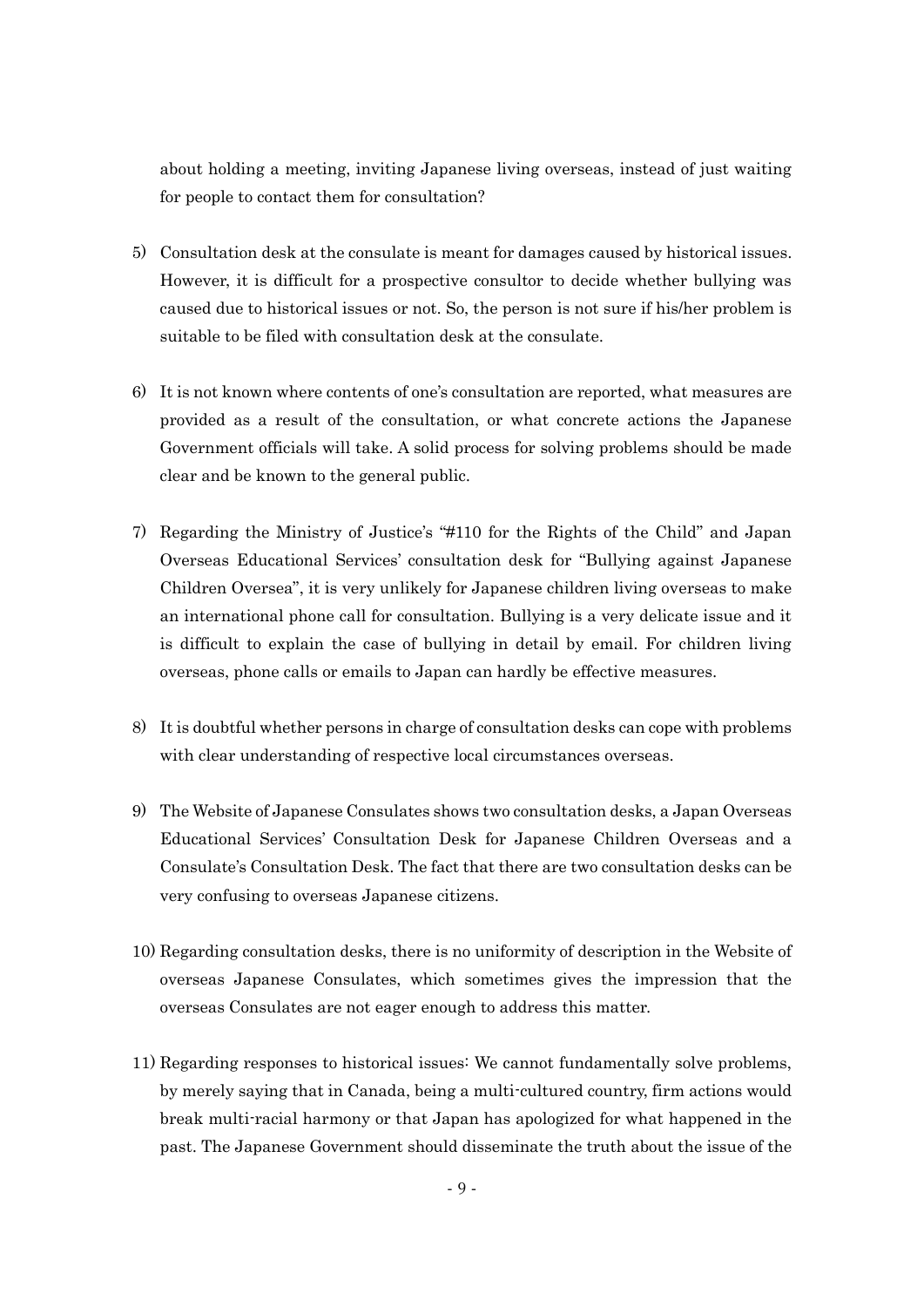comfort women and the so-called Nanjing Massacre as official governmental statements.

12) One may hesitate to have consultation with the consulates, but one may feel easier to speak to people around or civic organizations.

#### 4. Proposed Recommendations

 We request that the Committee send the following recommendations to the Government of Japan:

- 1) Regarding Japanese children living overseas who are constantly in danger of having their rights violated, the Japanese Government should understand the circumstances and collect data.
- 2) To realize the rights of the child, the Japanese Government should make arrangements so that Japanese children living overseas may be included in the target of all the actions and measures currently under way domestically in Japan and should establish an adequate mechanism, equipped with sufficient human and financial resources.
- 3) To take care of parents (guardians) of children living overseas who are bullied or whose rights are violated, the Japanese Government should plan effective, concrete and feasible measures and take actions.
- 4) To protect and validate the rights of Japanese children overseas, the Japanese Government should continue to exchange views with civic and social organizations and make necessary adjustments.
- 5) Regarding the historical issues that gravely affect Japanese children overseas in various ways, the Japanese Government should fully realize that what they have done so far is insufficient and that they have a great responsibility for improving the situation. Accordingly, the Government should make plans to remove the cause and take actions.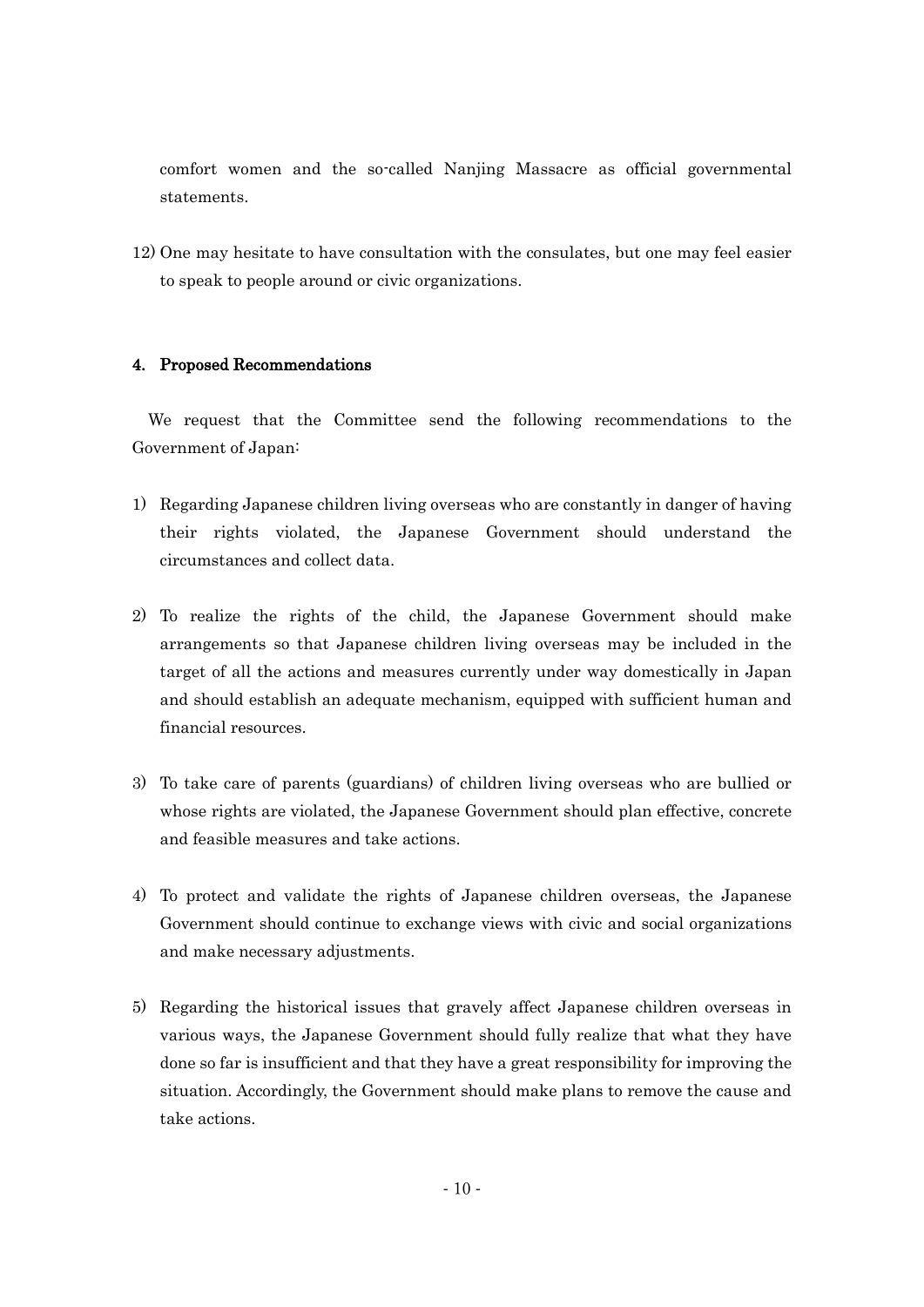6) On the principle of the protection of Japanese nationals, overseas Japanese consulates should clearly state to Japanese people overseas its will and responsibility to protect Japanese citizens and their children overseas and should do their best to gain people's trust.

> Reported by "Japanese Women for Justice and Peace" Yumiko Yamamoto (Ms.)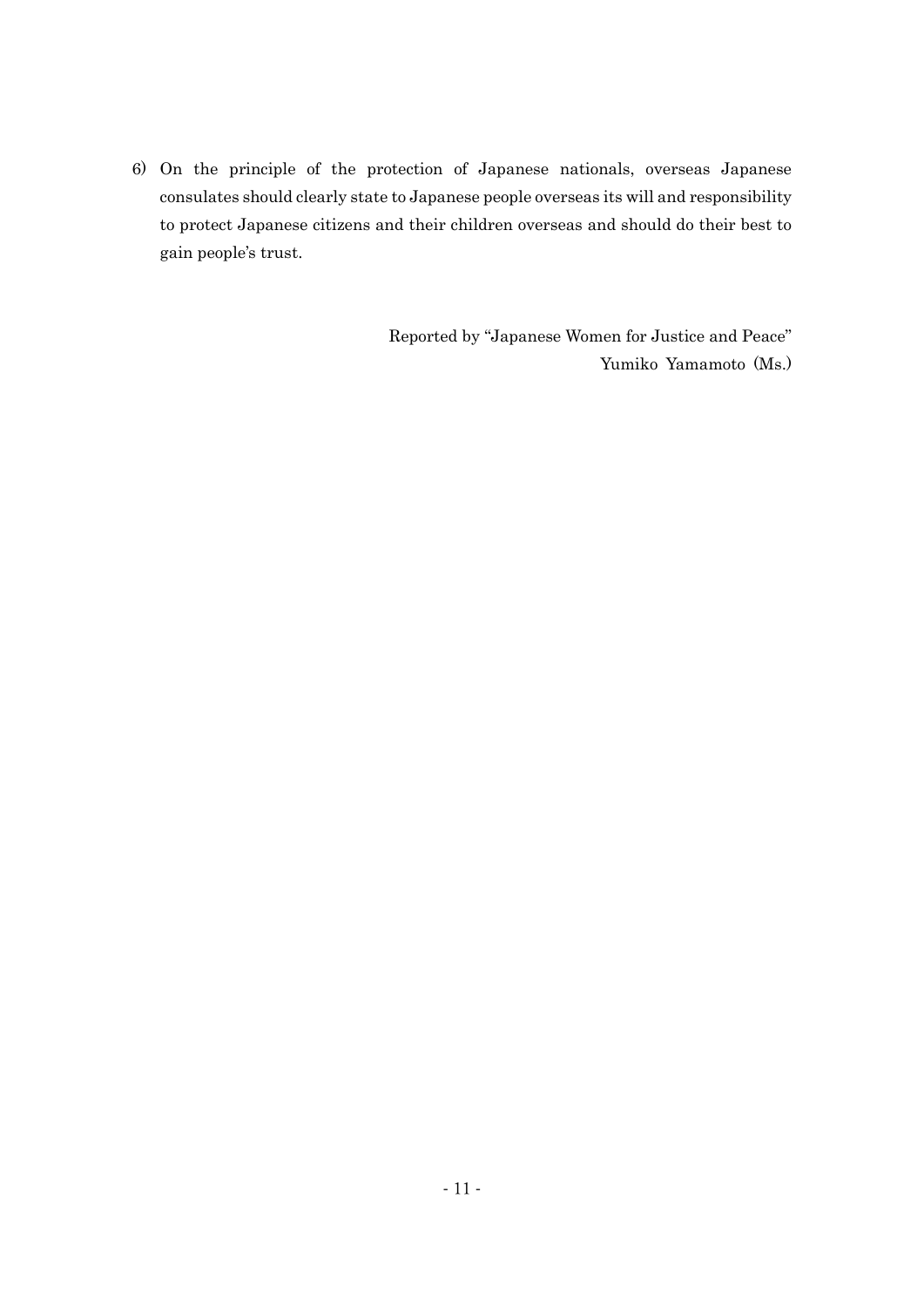#### Ⅱ. Judiciary and Administrative Problems Concerning Child Welfare in Japan

### 1. Relevant Articles of Convention on the Rights of Child, recommendations of the concluding observations (CRC/C/JPN/CO/3) and statements of the Government Report (CRC/C/JPN/4-5)

- Articles 9, 18, 19 and 20 of the Convention on the Rights of Child,
- Paragraphs 51 and 53 of the concluding observations (CRC/C/JPN/CO/3)
- Paragraphs 87 and 92 of the Government Report (CRC/C/JPN/4-5)

#### 2. Introduction

My name is Hideyuki Ishigaki and I am a clinical psychotherapist. As such, I have submitted more than a hundred observations to the court so that children's ultimate interests may be attained in lawsuits concerning the issue of child separation, requested mainly by parents that are separated from their children.

I have made my findings after careful examination of documents and evidence submitted by both parties, the investigative report conducted by the investigator for the Family Court and previous findings of the court.

I have also been concerned with a range of people, from infants to adults (who are special-needs students) and their guardians, engaged in medical check-ups for infants and worked as a school counsellor--which are Japanese government-regulated occupations. After the Great East Japan Earthquake in 2011 (I currently live in the area that was struck by the disaster), I opened a psychological counselling office utilizing eye movement desensitization and reprocessing (EMDR), which is approved by the WHO as a patient-friendly, low-cost anti-trauma therapy, and action-recognition therapy. I have continuously engaged in psychological counselling for victims of domestic violence (DV) (mainly females) and for those who were separated from their children due being falsely accused of DV.

I have participated in an Internet survey for the revision of the international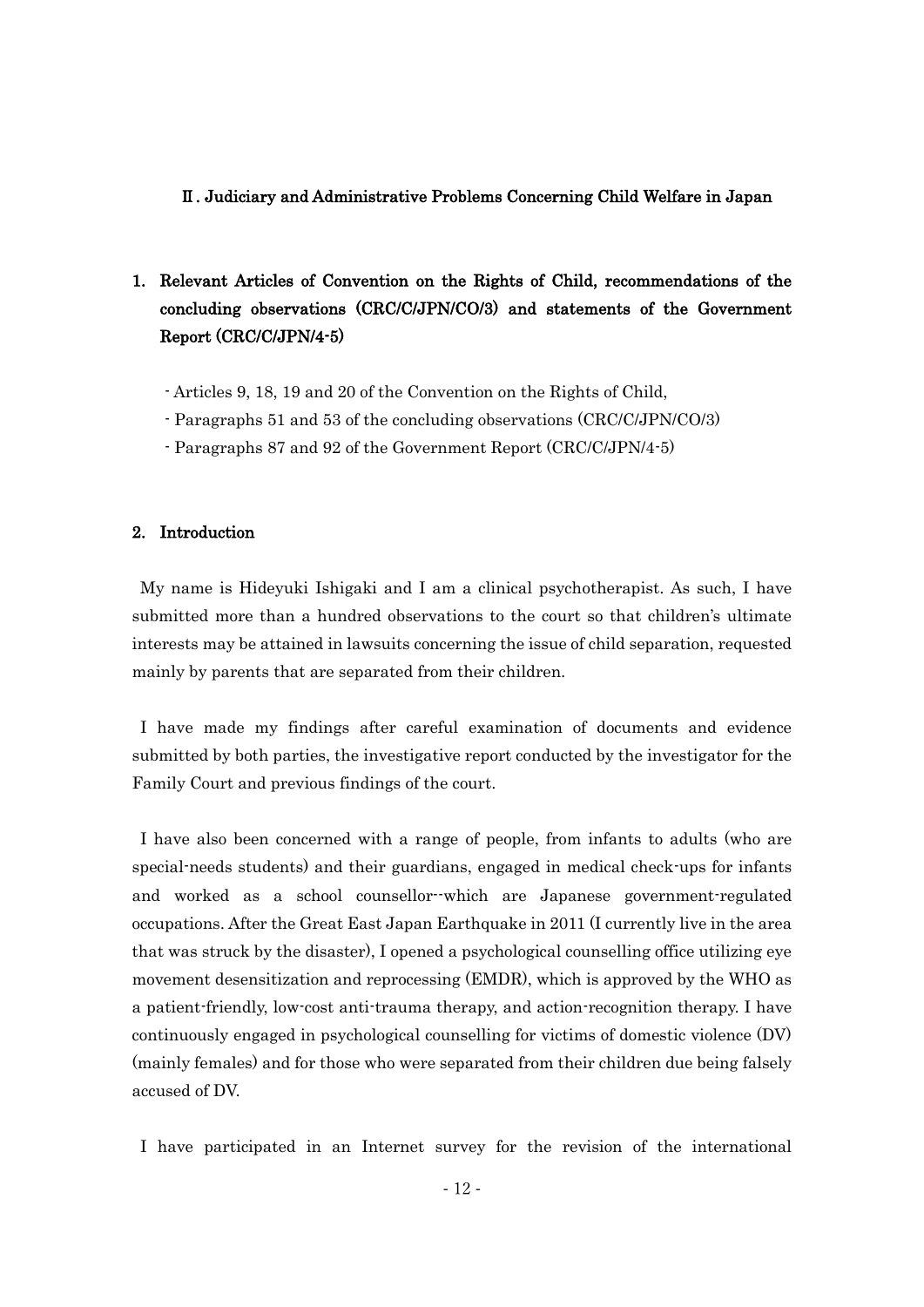classification of diseases (ICD-11) and I have submitted commentaries regarding the problem of Parental Alienation in care-giver-child relationships.

I feel, based on my educational and work experience, that I am qualified to speak on the current topic. I would now like to discuss judiciary and administrative problems concerning child welfare in Japan and improvement of child welfare and rights as well as the welfare and rights of parents who are separated from their children.

#### 3. Judicial and administrative problems in child welfare

#### 3-1. Problems with the Family Court investigator

The Family Court investigator usually examines the child's environment and quality pf care for an about an hour for each case. In most cases, regarding the level of care the child receives at home, the contents of the "statement on the child's condition of care" submitted beforehand by the parent living with the child are taken as factual. What the investigator actually confirms visually and through other direct means are the child's environmental conditions as he or she lives with the parent. There is a case in which a separated parent hired a private detective to get a true picture of the child's circumstances due to inadequate investigation on the part of the Family Court investigator. A photo showing the child being abused was submitted to the court, but the parent, living with the child at the home of an unfaithful partner, was granted custody of the child. (At that time, the divorce was not yet settled.) Later, in the same case, a partner was charged with child abuse (not the same child as the one in the submitted photo). The Child Consultation Center did not shelter the child and the child still lives with the unfaithful parent at her partner's house.

The protection of the will of children is very important right, which is clearly stipulated in the Convention on the Rights of the Child. In cases where child care/custody and interview/exchanges are in dispute, many parents who live with the child often refrain from discussing the facts and make up information that will appear as if the child is being appropriately treated. A parent will also cast the other parent in an unfavorable light, as if that parent is a danger to the child. As a result, sooner or later, children come to despise the other parent without any reasonable explanation.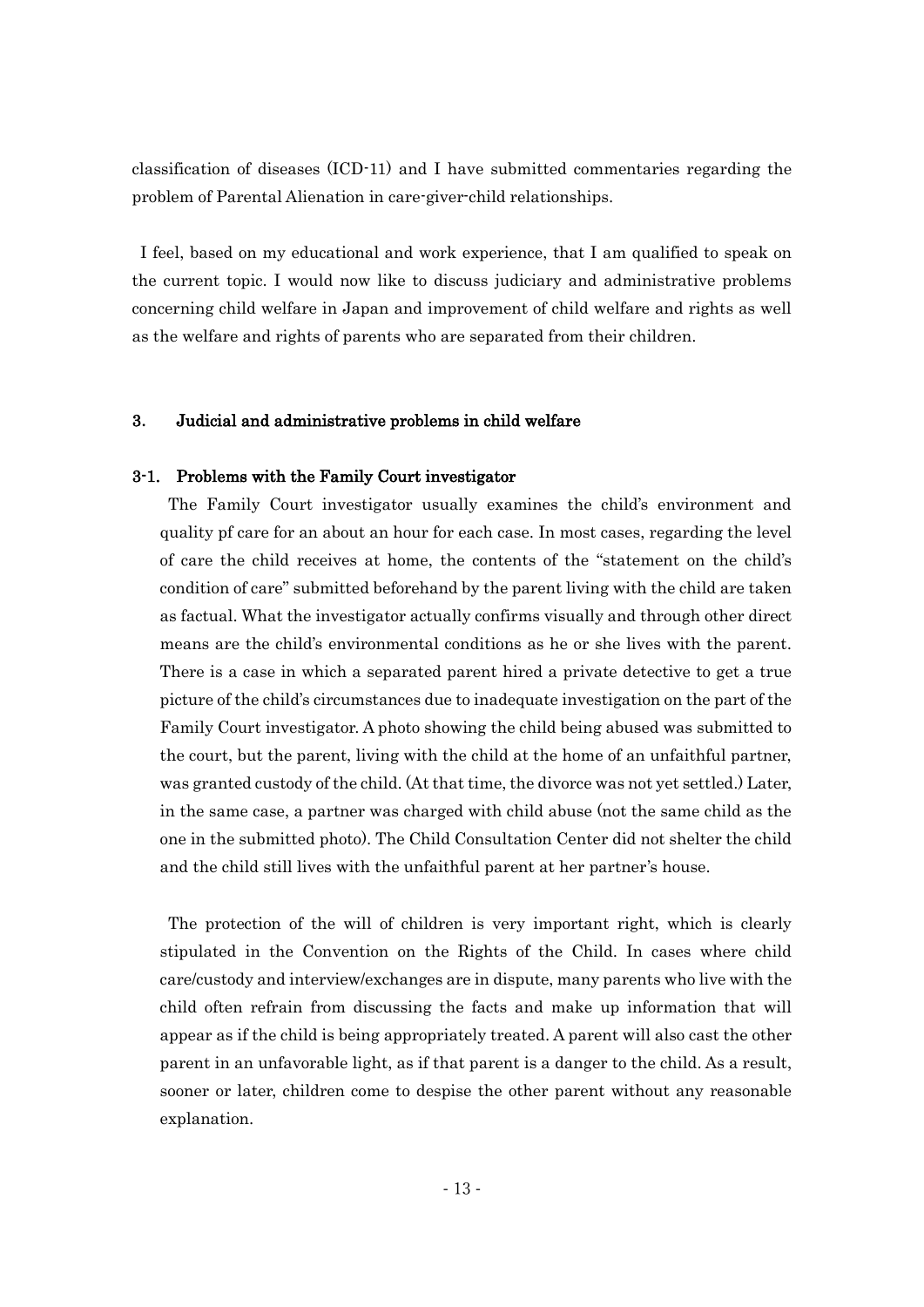Family Court investigators are either unaware or indifferent of the psychological mechanism that leads to the formation of such attitudes, so their reports to the court claim that the statements made by the children under their own free will.

Family Court investigators don't even suspect that the act of taking a child away without legal custody is equal to psychological abuse. They are confident, without basis, in that the very parent that abducted his or her child is reliable and qualifies to continue living with the child. Without examining counter-arguments, investigators submit such reports to the court.

#### 3-2. Problems of the Court

The Family Court usually allows the report submitted by its investigator as a reasonable assessment of child care, sometimes referring to a physician's statement submitted by the parents who have custody of the child. As I mentioned previously, the investigative report swallow whole statements made by the custodial parent. The other parent is not allowed to have another physician examine the child for a second opinion. Therefore, unless clear evidence of physical abuse, such as visible scars, is evident, the parent with the child is almost automatically designated as the child's guardian.

The family court allows only two hours a month or half a day twice a month for the other parent to spend time with the child. When the other parent asks the court for custody of his or her child due to dangerous circumstances on the part of the parent with child custody or to have more opportunities to see the child so that the child can continue to have a good relationship with both parents, it is not sufficient to show how good the other parent is taking care of the child and how much the parent loves the child. The other parent cannot help but believe that the custodial parent is abusive.

For the custodial parent to justify the abduction of his or her child, and for the lawyer representing the parent, exaggerations are made, such as the other household is domestic violence-prone. Sometimes, allegations of sexual abuse are raised. Lawyers stand to make money from lawsuits and consultations as well as taking a cut from settlements.

Following parallel arguments between the two parties, conflict worsen, and the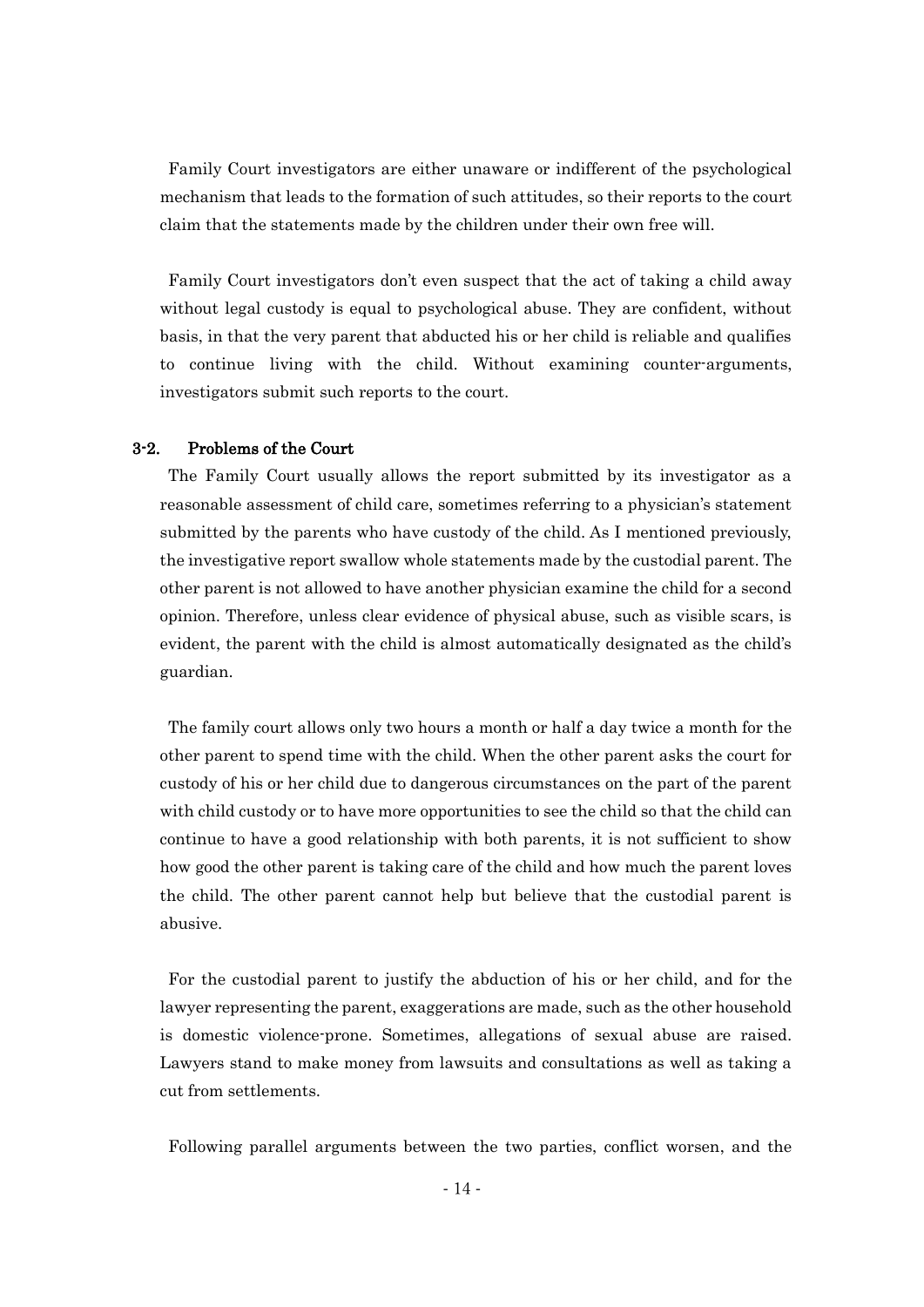child's interest is ignored. The child is made a hostage and a transactional tool. The court never raises the point that the child was abducted but instead seeks to apply the concept of familial continuity. This judicial act destroyed many Japanese families and the opportunities for rebuilding good family relationships. Opportunities for peaceful parent-child relationships or cooperative child care are lost.

#### 3-3. Problems with administration

There is a social consensus in Japan that nursing facilities and schools do not interfere, either directly or indirectly, with domestic family matters. When the relationship between husband and wife declines and the child grows anxious, unless either parent labels the present situation domestic violence, the situation cannot be viewed as domestic violence and the child is not protected. On the contrary, when one of the parents files charges of domestic violence, even if the case is a mere quarrel between the parents, the other parent is labeled as an abusive individual and is very likely to distanced from the rest of the family.

Child Consultation Centers do not recognize illegal separation of children from their families as psychological abuse and do not take the trouble to temporarily shelter such children. Nor do these centers advise parents who continue to deny access for the other parent to see their child.

Without any regard for gender equality, Women's Centers completely swallow the assertions made by women, without expending any effort to investigate the circumstances, and judge the father (husband) to be in the wrong and to blame. Thus, these centers make allegations of DV. To the administrative system, these allegations of DV are held as facts and are viewed as such by authorities.

#### 3-4. Problem concerning specialists

There is no effective system for producing and training specialists who understand the serious effects of discord between parents on children.

From the perspective of child welfare, therapeutic measures are rarely taken at present, by mental health specialists, such as clinical psychotherapists (beginning within this fiscal year, public psychotherapists will be accredited by the government). Rather than merely listening to and agreeing with counselors, interventions could be applied, such as encouraging reintegration of the family, support and education to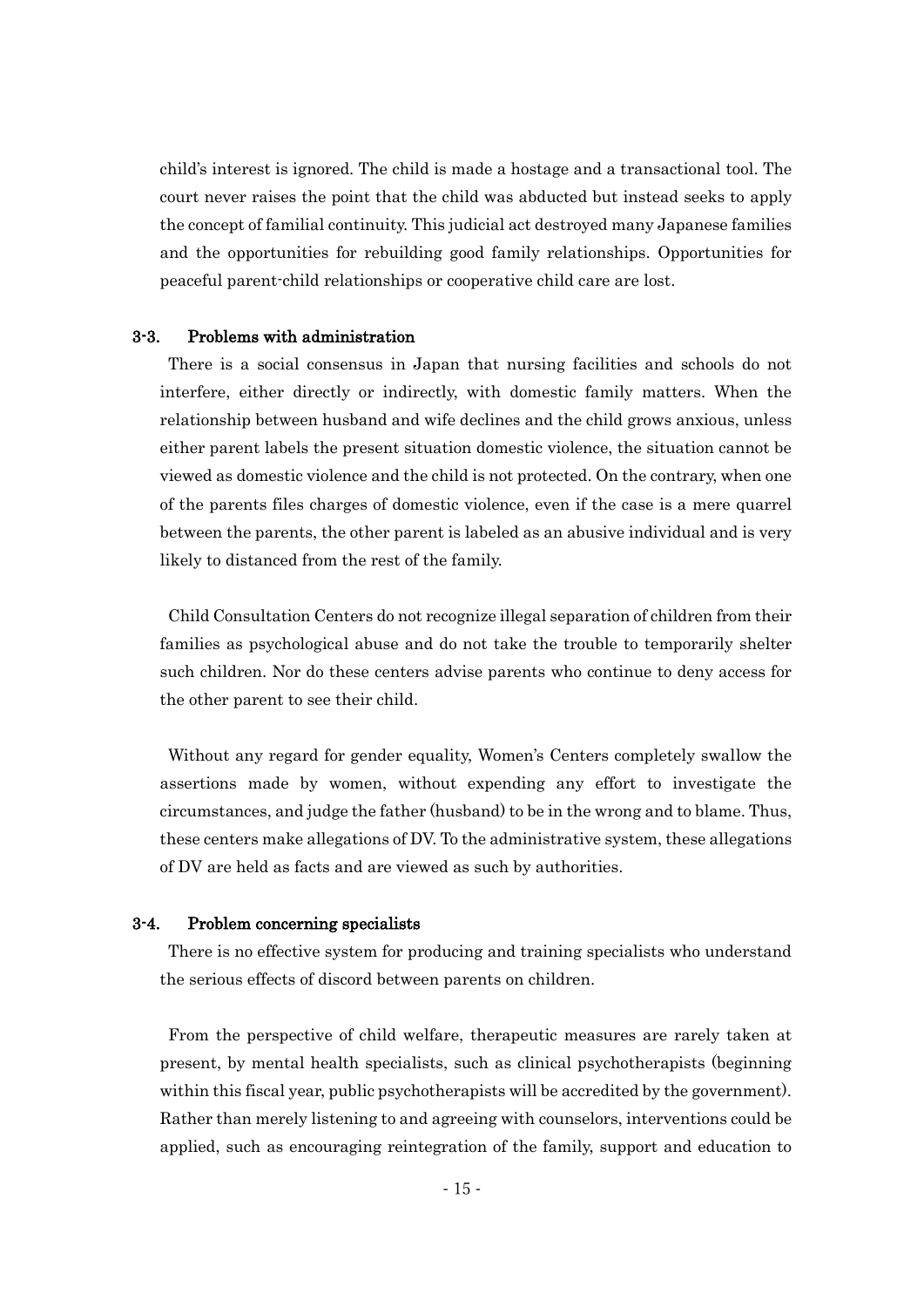parents prior to divorce, taking care of children who are hurt by divorce and problems between parents and therapy to improve the isolation of one-parent families.

These have yet to be carried out.

Even in the case of domestic violence, without any understanding of the family's background or the source of DV, the primary solution is considered to be punishment and separation of the perpetrator. Without clinical analysis of the perpetrator, it is highly likely that more victims of DV will emerge. There are very few mental health specialists who understand that parents have a shared responsibility child upraising and fewer specialists who are capable of explaining the necessity of parental responsibilities to custodial parents who restrict parental visits and to those parents who refuse to contribute to child support.

#### 4. Proposed Recommendations

 We request that the Committee recommend to the Japanese Government to take the following measures:

- 1) Current judicial practice makes much of judicial precedents and judgments are made accordingly, which entirely disregards parental rights to form a family and prevents the formation of a sound parent-child relationship following divorce or separation. Therefore, we request judicial judgments to be made in accordance with human rights as stipulated in international treaties.
- 2) To diminish the influence of judicial "unilateral conviction", allow the admission of objective evidence and the views of specialists on child psychology and welfare (for example, public psychotherapists and clinical psychotherapists) appointed by the parent without custody and avoid dependence entirely on reports submitted by an investigator of Family Court.
- 3) We request wording and phrasing that states that parental abduction and separation of a child is an act of child abuse (an unlawful act) to be included in the law on the prevention of child abuse.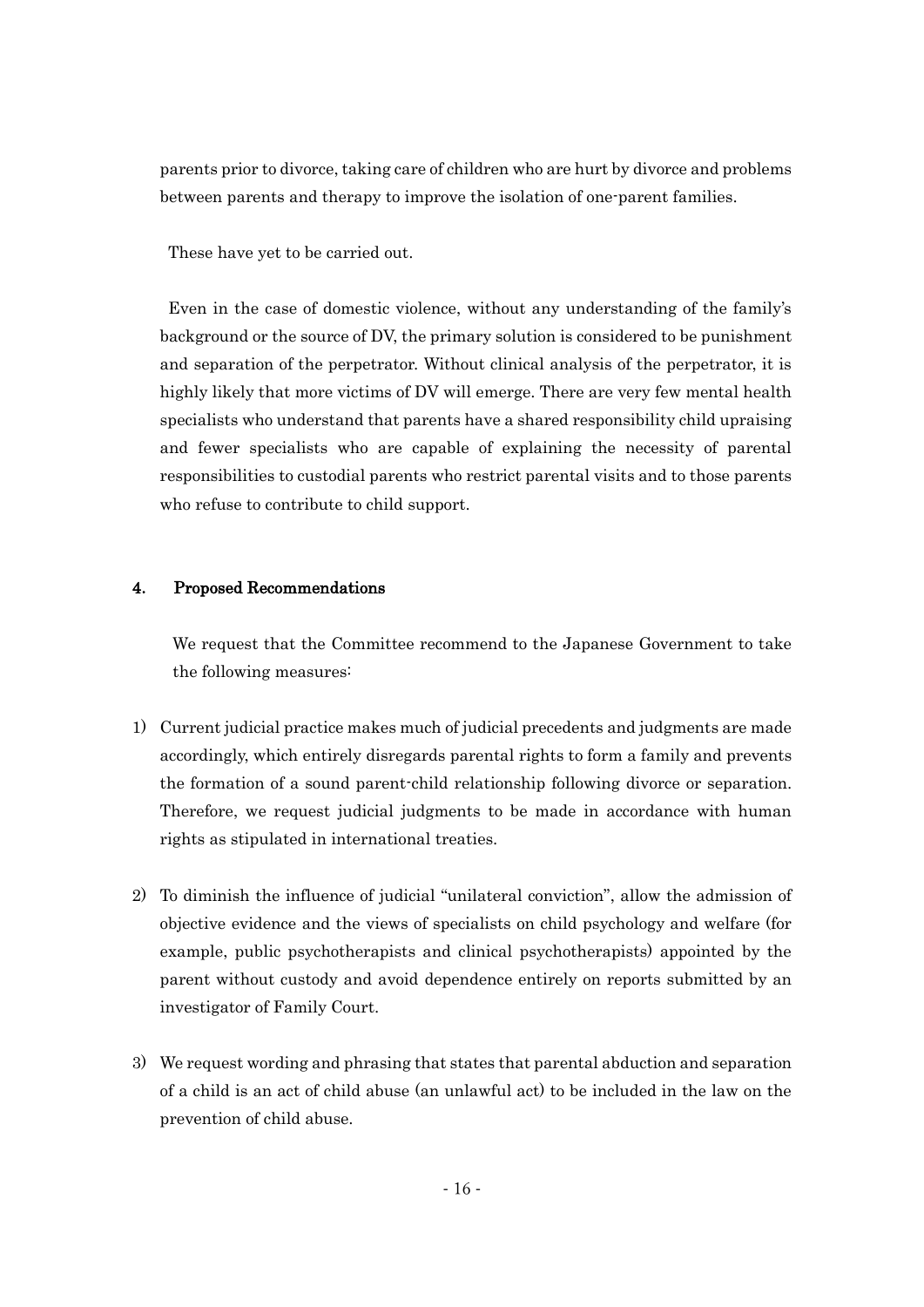- 4) In view of the previous items, we request a law that firmly punishes the abduction of a child, if he or she does not need parental protection, to be added to the criminal law.
- 5) Except under special circumstances, we request, after a divorce, shared parental authority with shared responsibilities for child raising until the child comes of age to be stipulated in civil law and a law to be made stipulating that the evasion of parental responsibility is illegal.
- 6) Applying the friendly-parent rule, we request sanctions be imposed on parents who do not allow child-parent interviews for parents without custody.
- 7) To facilitate impartial parent-child interviews, we request that a supportive organization be established to this end, composed of administrators and specialists on child welfare (and not comprised of former Family Court investigators).
- 8) We request that the judicial system be organized to train the administrative organization and specialists to support impartial parent-child interviews after a divorce.

Reported by "The Coalition to Protect Every Children's Rights (CPECR)" President & Clinical Psychotherapist Hideyuki Ishigaki (Mr.)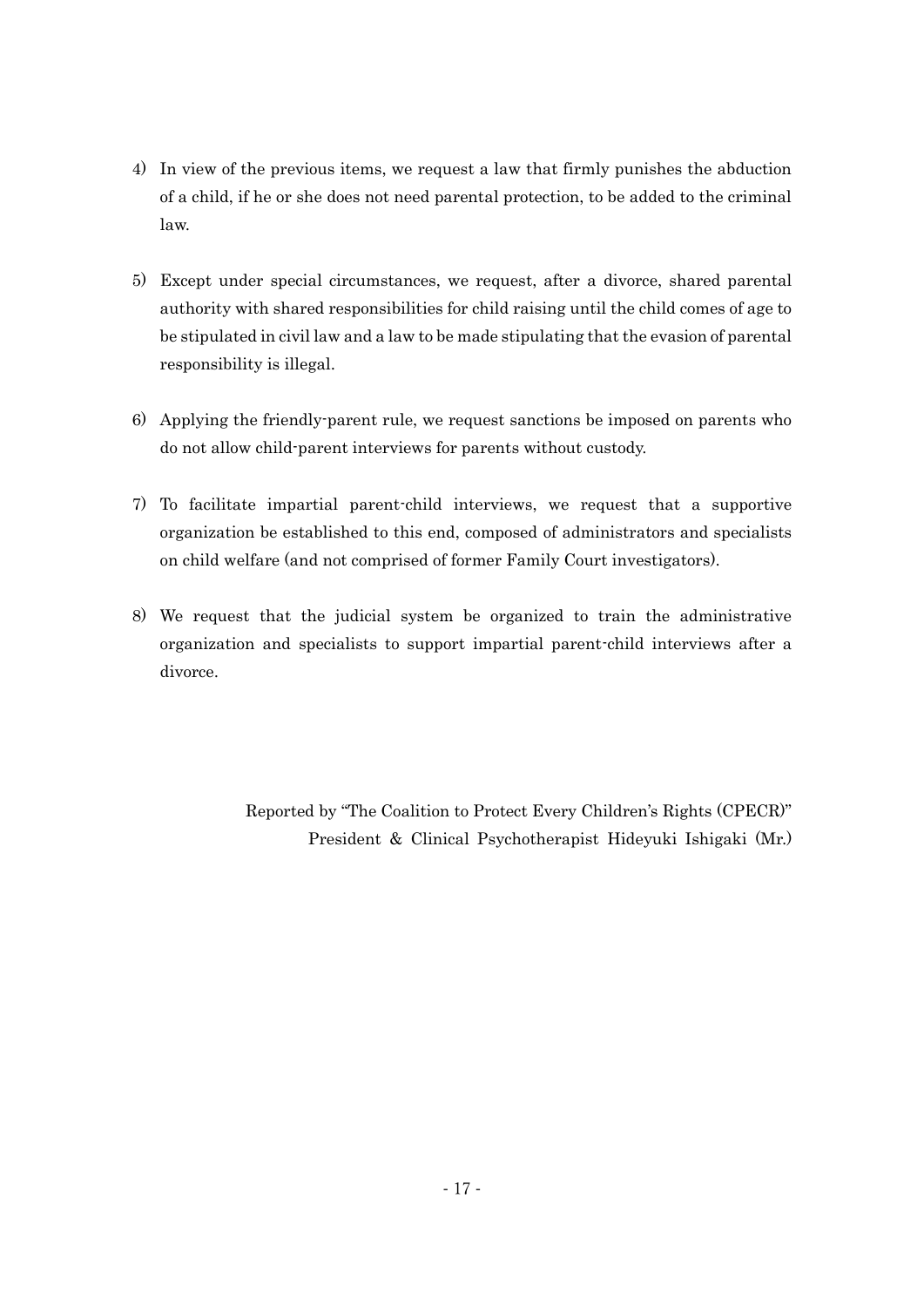#### Ⅲ.The Problem of Child Abduction – A Father's Report

### 1. Relevant Articles of Convention on the Rights of Child, recommendations of the concluding observations (CRC/C/JPN/CO/3) and statements of the Government Report (CRC/C/JPN/4-5)

- Articles 9, 18, 19 and 20 of the Convention on the Rights of Child,
- Paragraphs 51,53 and 69 of the concluding observations (CRC/C/JPN/CO/3)
- Paragraphs 87 and 92 of the Government Report (CRC/C/JPN/4-5)

#### 2. A father's report

My name is Yousuke Sumi and I live in Nagoya City and work for a company. Four years ago, I married a woman after seeing her for ten years. Then, a baby girl was born, and we were very happy as parents. After a while, a problem occurred concerning my motherin-law, and my wife and I gradually became somewhat alienated from each other. I tried my best to fix our awkward relationship, but on October 10, 2014, when I came home from work, my wife and my little daughter were gone as well as all the furniture and household appliances.

Immediately after this, my wife's lawyer filed for divorce, and we were to be divorced through Family Court. As things turned out, I came to face, for the first time in my life, the problem of child abduction in Japan and also realized that there are problems of the Japanese Government's lack of compliance with the Convention of the Rights of the Child and the Hague Convention of the Civil Aspects of International Child Abduction.

For nearly a year and a half, our divorce proceeding at Family Court continued and I repeated the spirit of the Convention on the Rights of the Child and that the Constitution of Japan guarantees fundamental human rights.

To my surprise, however, an official of Family Court stated, "You cannot discuss laws during proceedings in Family Court." Being disappointed at the failure in observing laws on the part of Family Court, I resolved to solve this problem, resorting to all means. I petitioned lawmakers and worked in cooperation with civil human rights groups. But,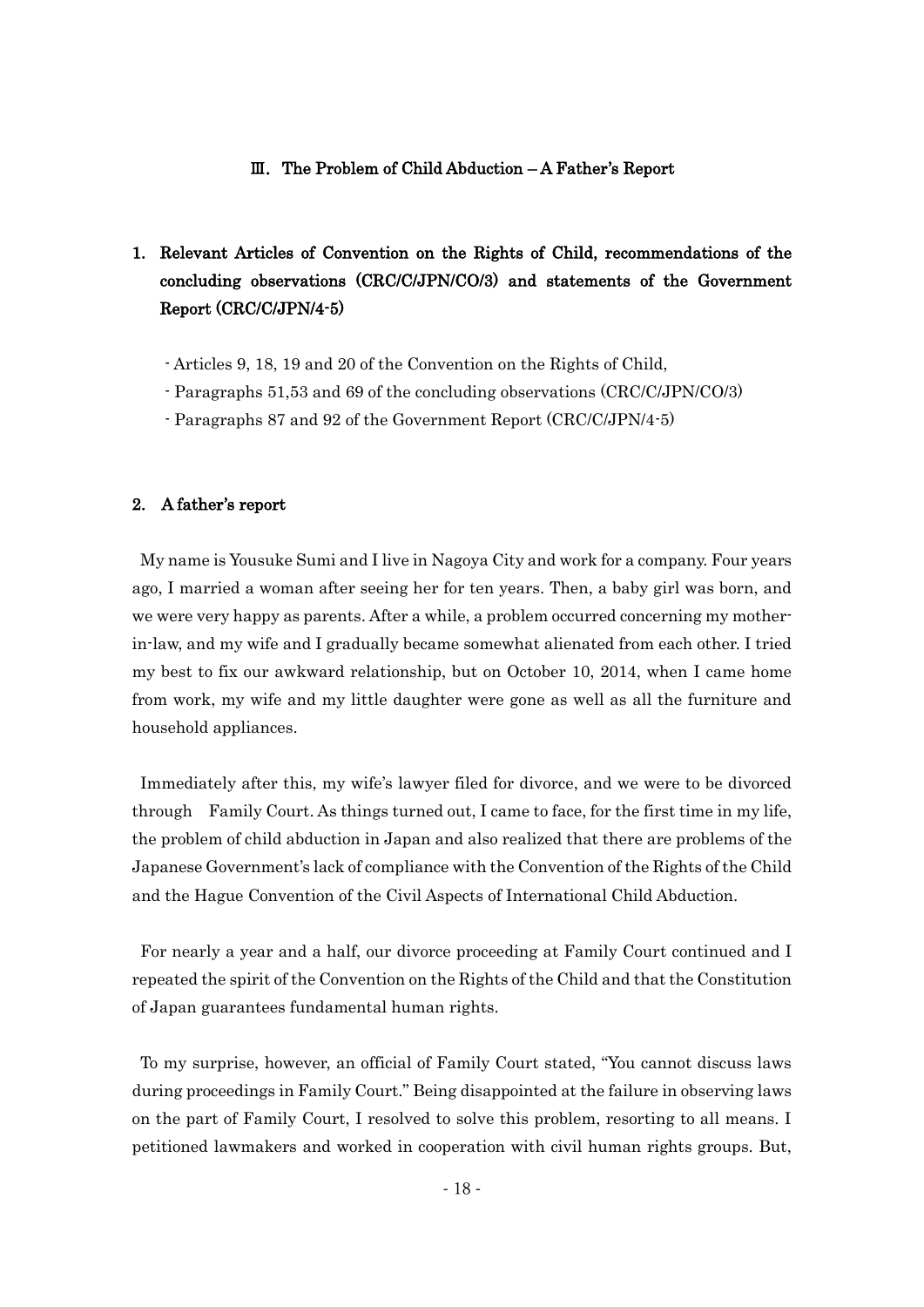all the while, I was not able to see my daughter even once since she was abducted at the age of two and a half.

Finally, Family Court determined that: "there is no problem concerning the parent-child relationship and no reason to prevent child-parent visitations." As a matter of fact, I was not allowed to freely see my daughter but allowed only an hour once a month under the watchful eye of a third party. I was very upset and angry at such an unreasonable court decision, totally unworthy of a country that has ratified the Convention of the Rights of the Child.

The Family Courts in Japan work in an old, traditional manner, strictly following precedents in making determinations. Moreover, they firmly believe in the concepts of "maternity priority" and "exclusive maternal responsibility for raising children" and return determinations reflecting these concepts to parents and children suffering from separation. I was not at all satisfied with the court's determination, but if I didn't accept it, I would never be able to see my four-year old daughter again. So, I had no option but to accept the court's determination. It was exactly as if I had to accept the conditions of negotiation over a hostage presented by the court.

Having decided to swallow the painful ruling, I was finally able to see my daughter a year and a half after she was abducted. A two-year-old infant was a four-year- old little girl.

I had the opportunity to see my daughter in the office of a third-party, for an hour, once a month.

Two years have passed since then. Now we see each other for several hours, once a month. The hours got a little longer, but we cannot go anywhere together. We cannot go swimming or camping in summer. We cannot spend evenings together, drinking hot milk and reading books before she goes to sleep. In the four years since the abduction, my daughter has undergone constant brainwashing by her mother, and signs of repulsion of the other parent is gradually emerging.

Japan still maintains not only the system of single parental authority after a divorce, but also Japanese Family Courts work in an old-fashioned manner, believing in the concepts of "maternity priority" and "exclusive maternal rights to child raising."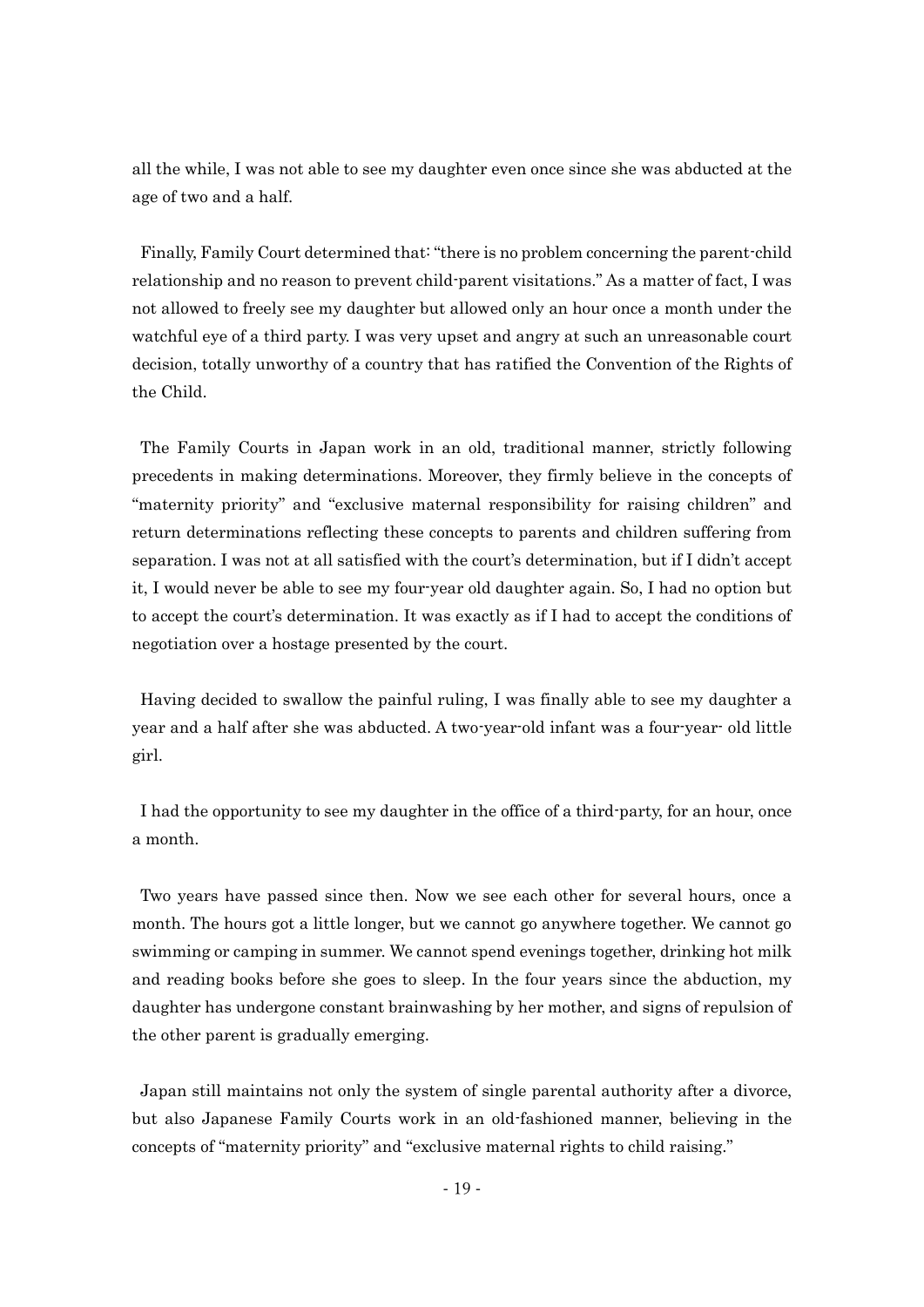Child abduction by a parent with parental authority is legal, and the police will do nothing about it. The abducting parent is recognized as the parent with custody. If a separated parent, also with parental authority, looks for his or her child and gets the child back, the parent gets arrested for kidnapping.

Unfortunately, many lawyers cunningly use the system of single parental authority after a divorce and make it a business to prompt parents who are thinking about a divorce--they end up going to lawyers for consultation on how to abduct their child and then file for divorce in Family Court.

Under these domestic circumstances, parents who have had their children abducted can do nothing to get them back, and in most cases, they acquiesce to the situation in despair. Even if child-parent visits are allowed, they are usually held for several hours once a month.

Parental child abduction takes place almost every day as if they were nothing special. However, the Japanese Government tacitly approves of this unknown reason and takes a backwards stance in revising the civil laws, to legalize shared child support after a divorce, which can fundamentally solve the problem of child abduction. The Japanese Government has no intention of resolving a human rights problem, of parents who are forcibly separated from their children.

In the Diet, being asked about the Hague Convention on the Civil Aspects of International Child Abduction and the problem of child abduction within Japan, Prime Minister Abe clearly stated that "domestic child abduction and international abduction are quite different matters," indicating a distinction between international child rights and domestic child rights.

It is a domestic issue to revise civil laws concerning the system of single parent custody after a divorce. But unless this issue is resolved, child abduction in Japan will never cease.

The Hague Convention only applies to cases of international child abduction. For example, a foreign national is married to a Japanese national. While they live in Japan, one of the parents abducts their child—the Hague Convention does not apply here. Even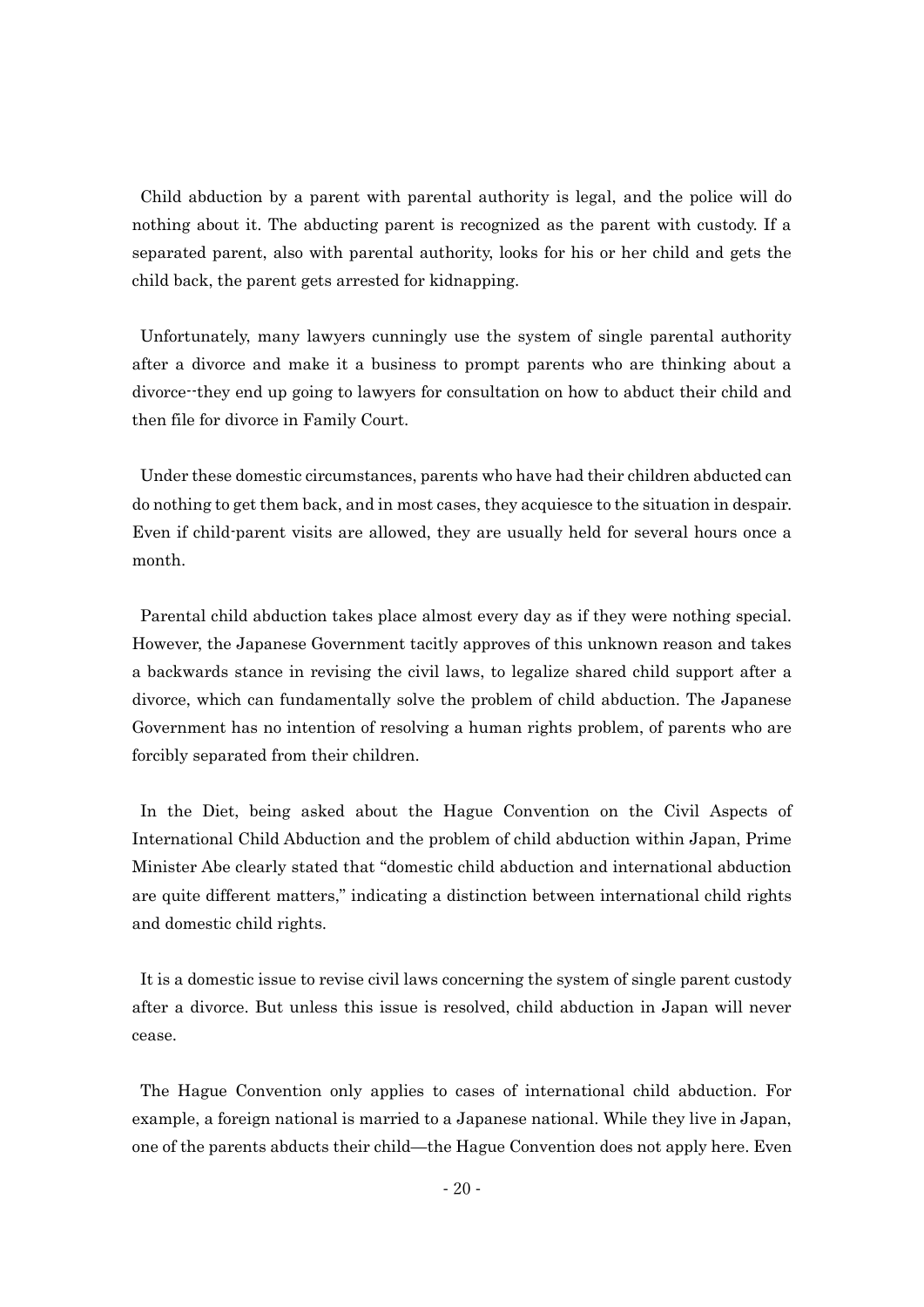in marriages between foreign nationals and Japanese nationals, parents who have had their children abducted in Japan are obliged to bear the same sufferings and sorrow as I have experienced.

With Tokyo Olympic Games in 2020, I strongly feel that there will be no true international friendship and exchanges found in Japan unless the problem of child abduction concerning child-parent human rights and human rights in general are resolved once and for all.

Unfortunately, however, the Japanese Government will not listen to its own citizens cry for help. To resolve the problem of domestic child abduction in Japan, which has much to do with the rights of Japanese children, we urgently need protest and pressure from the international community.

There is no difference between Japanese and people of other nationalities concerning the wish of parents and children to freely see each other and spend time together and the shared responsibility of child raising.

Due to child abductions, there are many cases in which separated parents commit suicide, desperately wishing, in vain, to see their children. Also, tragic cases of child abuse or murder by stepfathers have occurred. If the other parent had been allowed to see their child frequently, he or she would surely have noticed the child's physical changes or symptom of violence or neglect. Since the Japanese Courts do not allow frequent and free child-parent visits, tragic incidents occur one after another.

If the Japanese Government leaves the problem unsolved, it is likely that there will be more cases of suicide or mental disorder among desperate parents.

To solve this problem, at the very least, the Japanese Government should clearly legalize "obligation of joint custody" after a divorce, and if the obligation is not fulfilled, punitive sanctions such as partial restriction on civil rights or even suspension of civil rights, and other measures such as driver's license restriction and car ownership registration, which are now used in various countries, should be implemented. A legal system is urgently needed that gives the utmost priority to the rights of children and a promising future.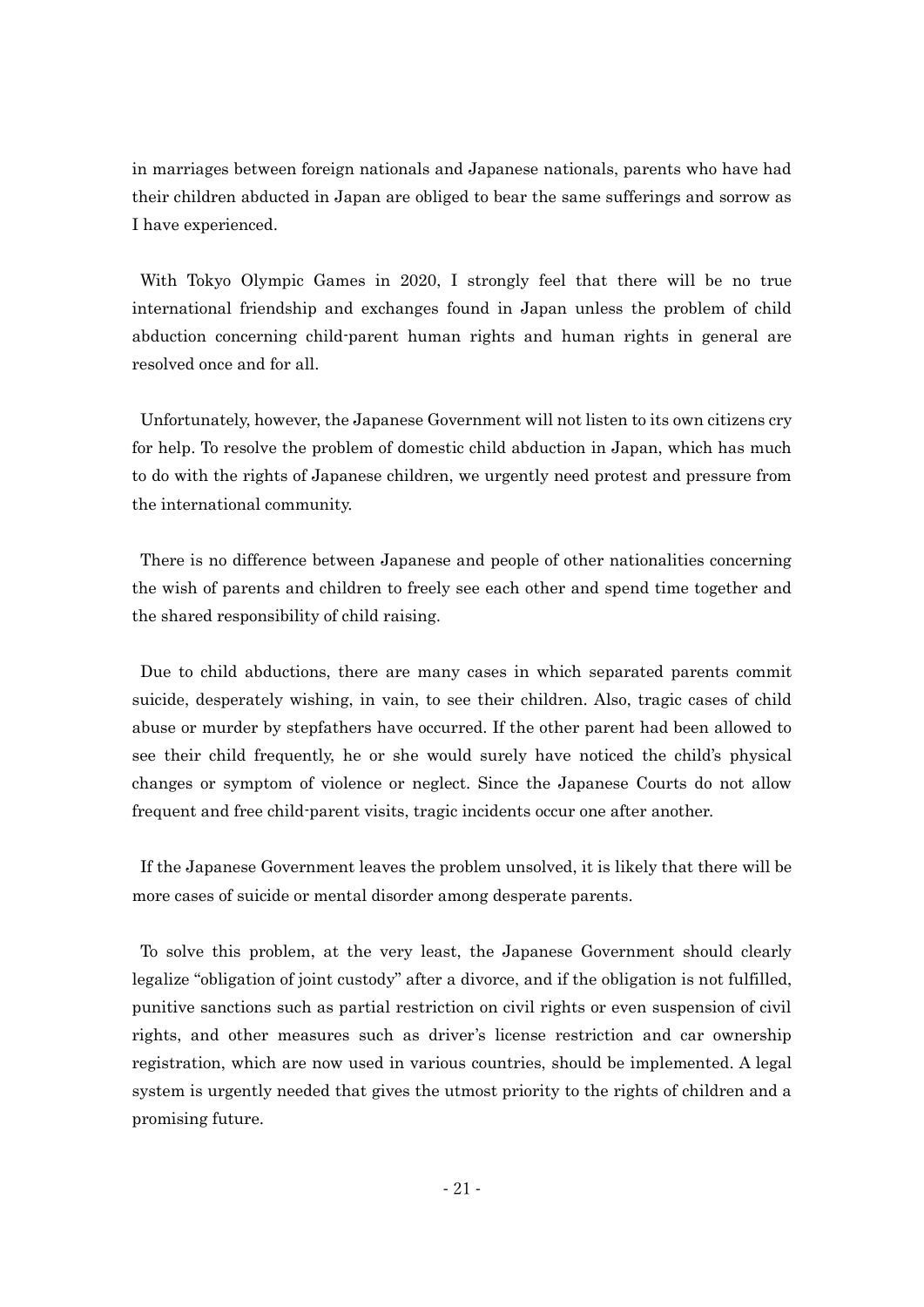On February 2, 2010, United States Under Deputy Secretary of State Kurt Campbell referred to child abductions during a press conference held in Tokyo. Regarding the assertion that one of the reasons why Japan does not conclude the Convention is former Japanese wives, married overseas, who went back to Japan to escape domestic violence, Mr. Campbell said, "There are hardly any cases of actual domestic violence. It is quite a misconception. Mostly, they were divorced in the United States and shared parental authority is established. The act of the mother taking the child to Japan is nothing but kidnapping." Mr. Campbell added, "If there is no prospect of resolving this problem soon, I fear that the situation will threaten US-Japan relations. The assertion that a Japanese woman abducted her child to escape domestic violence is made by the woman herself and those close to her. No evidence that support her assertions are made public." Regarding this situation, Mr. Campbell said, "It is utterly pitiful that on top of being mercilessly separated from the child, the father is groundlessly accused of child abuse and violence."

#### 3. Proposed Recommendations

I sincerely ask the Committee to save us from the problem of infringement on the rights of the child committed by the State of Japan.

We request that the Committee recommend the Japanese Government to take the following measures.

- 1) "Obligation of joint custody" should be legalized and for those parents who do not observe the law, a law should be made to restrict a part of their civil rights.
- 2) Child abduction should be made illegal and punitive sanctions against it should be enacted.
- 3) "Friendly-parent rule" (the concept of tolerance) should be applied in making determinations in Family Courts.
- 4) Instigation of child abduction by lawyers should be made illegal.
- 5) It should be made illegal for lawyers to deduct expenses from child support contributions, which should go entirely to the child, or from alimony that is entirely